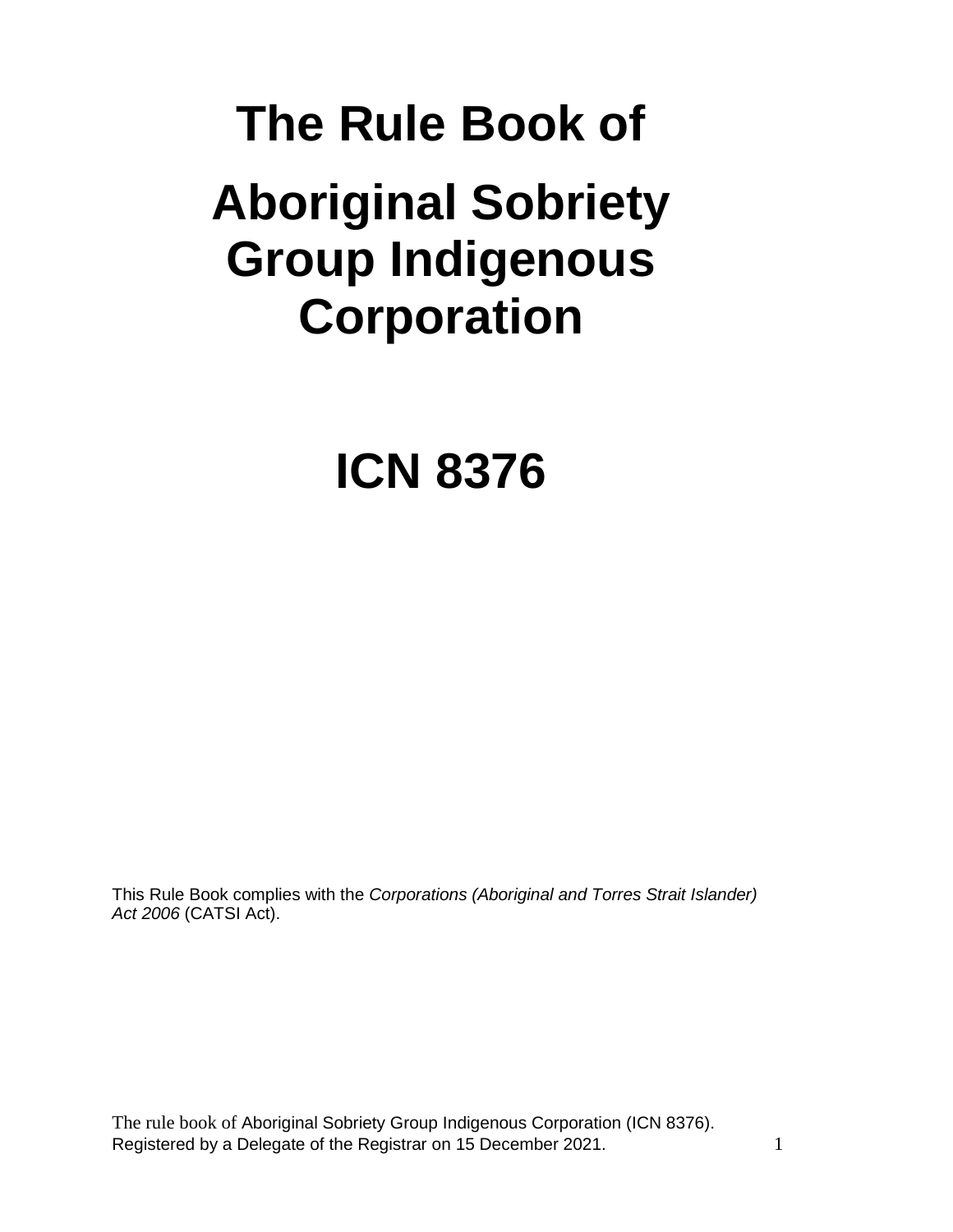# **CONTENTS**

| 1.  |  |
|-----|--|
| 2.  |  |
| 3.  |  |
| 4.  |  |
| 5.  |  |
| 6.  |  |
| 7.  |  |
| 8.  |  |
| 9.  |  |
| 10. |  |
| 11. |  |
| 12. |  |
| 13. |  |
| 14. |  |
|     |  |
|     |  |
|     |  |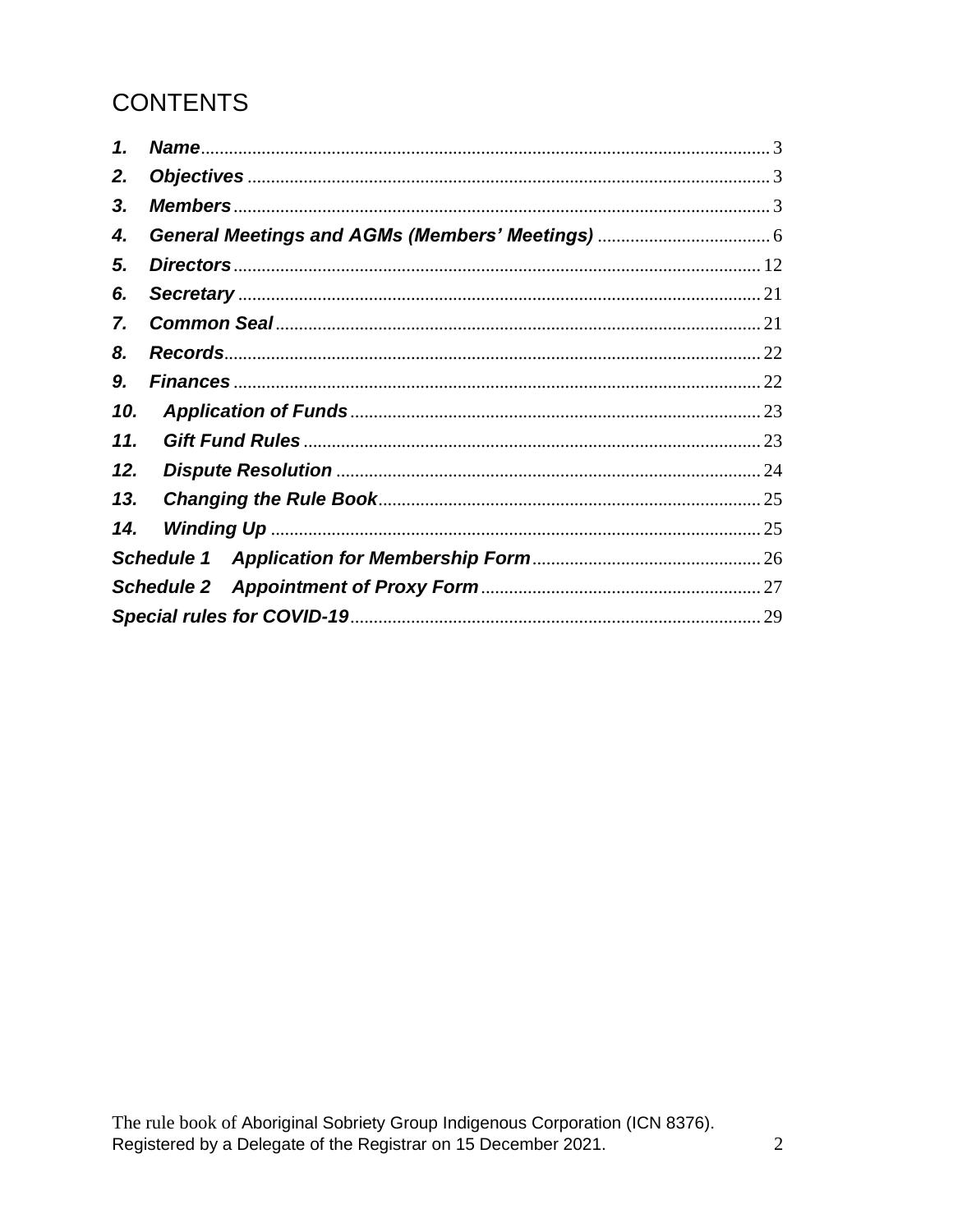# <span id="page-2-0"></span>*1. Name*

The name of the Corporation is: Aboriginal Sobriety Group Indigenous Corporation.

# <span id="page-2-1"></span>*2. Objectives*

The Objects of the Corporation are:

- To strive to promote Health, Well-Being and Equality for the whole Community
- To be an Advocate for Change
- To foster a Holistic Approach in Service Delivery to our Clients and Communities
- To promote and encourage a Healthier Lifestyle and Resilience
- To provide evidence based best practice services
- To reduce the incidence of Alcohol and other Drug use amongst the Aboriginal **Community**
- To foster Healing, Harmony and Connection within Aboriginal Families affected by the use of Alcohol and other Drugs
- To monitor changing patterns of Alcohol and other Drug use in the Aboriginal Community and develop Culturally Respectful responses
- To operate and maintain a Gift Fund to be known as "Aboriginal Sobriety Group Indigenous Corporation Gift Fund" in accordance with the requirements of the *Income Tax Assessment Act 1997*.

# <span id="page-2-2"></span>*3. Members*

# **3.1 Who is Eligible?**

Membership of the Corporation are open to Individuals who:

- Support the Objects of the Corporation.
- Are aged 18 years and over at the time of lodging a Membership Application.
- Memberships are not open to individuals who are currently employed by the Corporation.
- A majority of Members must be Aboriginal and / or Torres Strait Islander people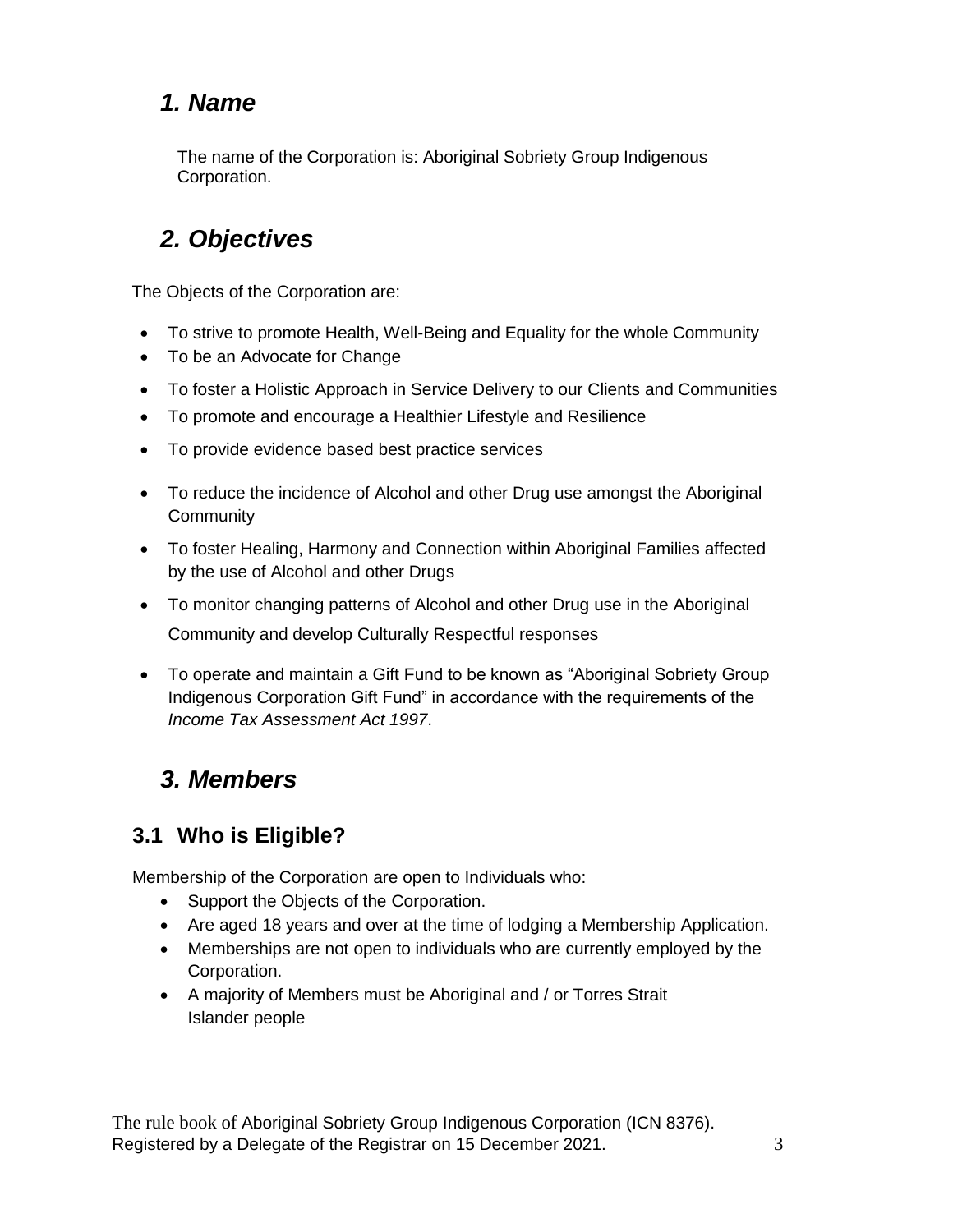#### **3.2 How to Become a Member**

A person applies in writing.

A person needs to be eligible under Rule 3.1.

The Directors accept the application by Resolution at a Directors' Meeting.

The Directors must consider all applications for membership within a reasonable period after they are received.

The person's name, address and date they became a Member is put on the Register of Members.

The Directors retain the discretionary right to not accept any application for membership. If they do not accept an application for membership, they must write to the applicant about the decision and the reasons for it.

A person does not become a Member until their name is entered on the Corporation's Register of Members. This must be done within 14 days after the Directors accept the membership application.

However, the Corporation must not enter the person on the Register of Members until after the relevant General Meeting or Annual General Meeting (AGM) has been held if:

- A person applies for membership after a notice has been given for a General Meeting or AGM
- The General Meeting or AGM has not been held when the Directors consider the person's application.

Note: An application for Membership form is at Schedule 1 of this Rule Book.

#### **3.3 Members' Rights**

A Member can:

- Attend, speak and vote at General Meetings
- Be made a Director (if the member is eligible to be a Director under Rule 5.3)
- Put forward Resolutions at General Meetings, including under Rule 4.6.
- Ask the Directors to call a General Meeting under Rule 4.3.
- Look at the Members' Register (free of charge)
- Look at the minutes of General Meetings and AGMs (free of charge)
- Look at the Rule Book or get a copy (free of charge)
- Raise a dispute and have a dispute dealt with using Rule 12
- Look at the books of the Corporation if the Directors have authorised it or the Members pass a Resolution at a Members' Meeting which approves it.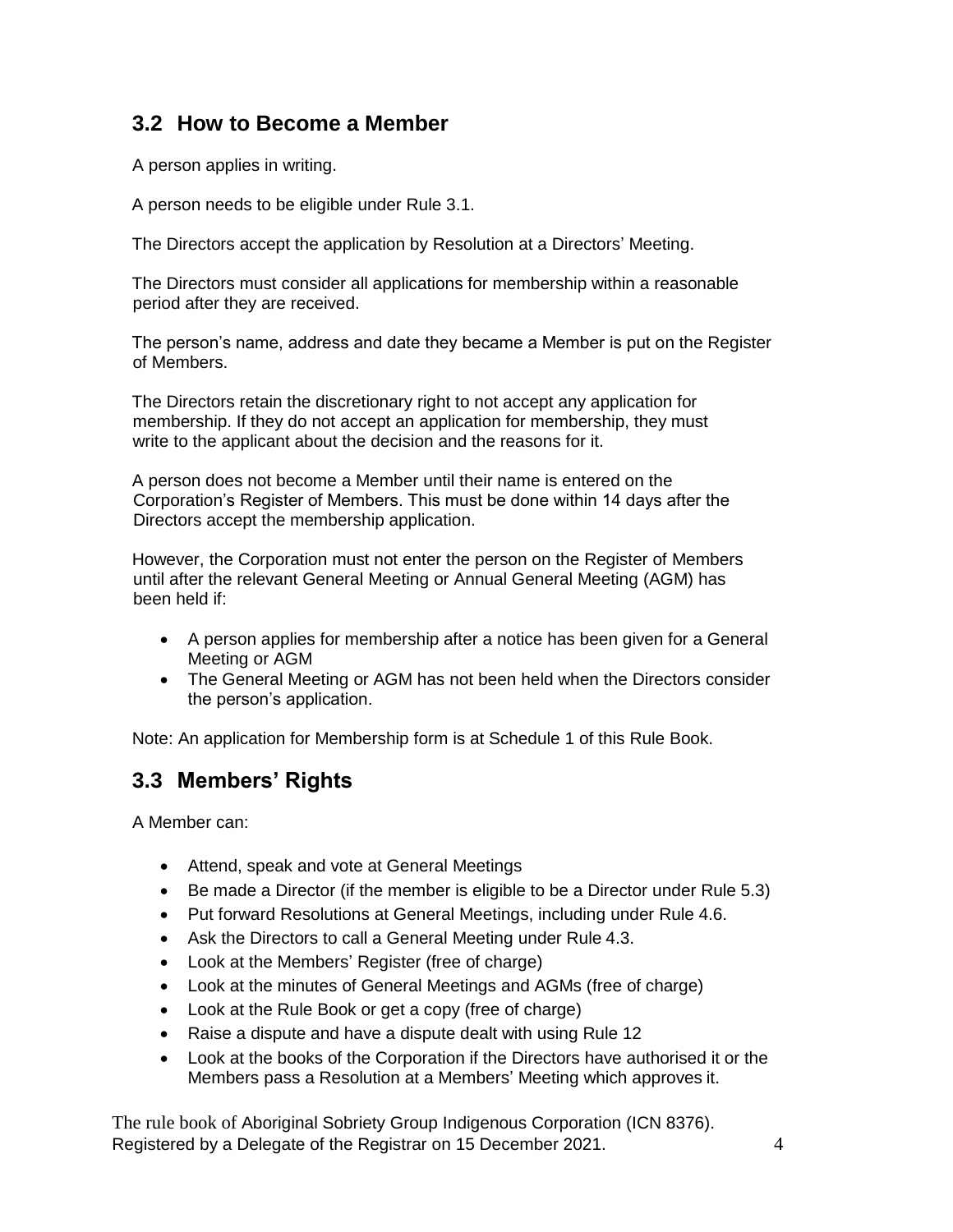# **3.4 Members' Responsibilities**

A Member must:

- Follow the Corporation's Rules
- Let the Corporation know if they change their contact details
- Treat other Members with respect.

Members should also attend General Meetings (including AGMs) or give their apologies.

### **3.5 No Membership Fee**

The Members of the Corporation are not required to pay fees to join or for ongoing membership of the Corporation.

#### **3.6 Liability of Members**

The Members do not have to pay the Corporation's debts if the Corporation is wound up.

#### **3.7 How to Stop Being a Member**

A person stops being a Member if:

- They resign in writing
- They pass away
- Their Membership is cancelled in accordance with Rule 3.8 or 3.9.

When a person stops being a Member the Corporation must put their name, address and the date they ceased being a member on the Register of Former Members.

# **3.8 Cancelling Membership**

A person's membership can be cancelled by Members passing a Special Resolution at a General Meeting if the Member:

- Cannot be contacted for two years
- Brings the Corporation into disrepute
- Is not an Aboriginal and / or Torres Strait Islander Person (if this is a requirement for membership)

The Directors must give the person notice of the cancellation of their membership at the person's last known address as soon as possible after the Special Resolution is passed.

When a person's membership is cancelled the Corporation must put their name, address and the date they ceased being a Member on the Register of Former Members.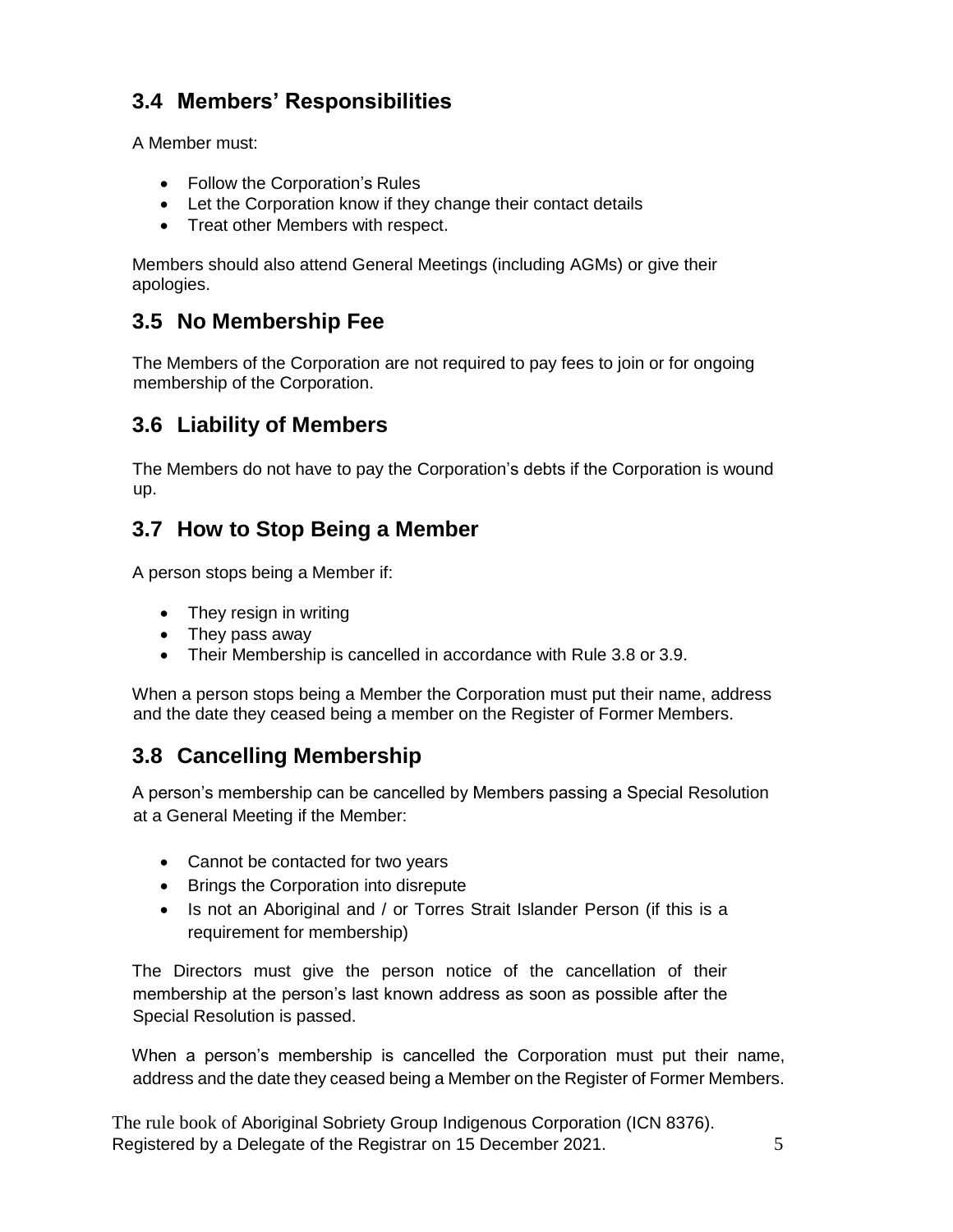# **3.9 Directors' Limited Right to Cancel Membership**

For grounds not covered by Rule 3.8, a person's membership can be cancelled by the Directors passing a Resolution at a Directors' Meeting if the Member is not or ceases to be eligible for membership as set under Rule 3.1.

To do this, the Directors must write to the Member to tell them that:

- The Directors are going to cancel their membership
- The Member has 14 days to object to the planned cancellation
- If the Member objects, they must write to the Corporation to say so.
- Allow the Member 14 days to object in writing to the intended cancellation.

**If the Member does not object**, the Directors must cancel the membership by passing a Resolution at a Directors' Meeting, then give the Former Member a copy of the Resolution.

**If the Member objects**, the Directors cannot cancel the membership. The membership can only be cancelled by Members passing a Resolution at a General Meeting.

#### **3.10 The Register/s of Members and Former Members**

The Register/s must contain:

- the names and addresses of Members and Former Members
- the date when each person's name was added to the Register

The Register/s of Members and Former Members must be kept at the Corporation's document access address or, if it is a large Corporation, its registered office.

<span id="page-5-0"></span>The Register of Members must be made available at the AGM.

# *4. General Meetings and AGMs (Members' Meetings)*

#### **4.1 AGM Timing**

An AGM must be held before the end of November each year.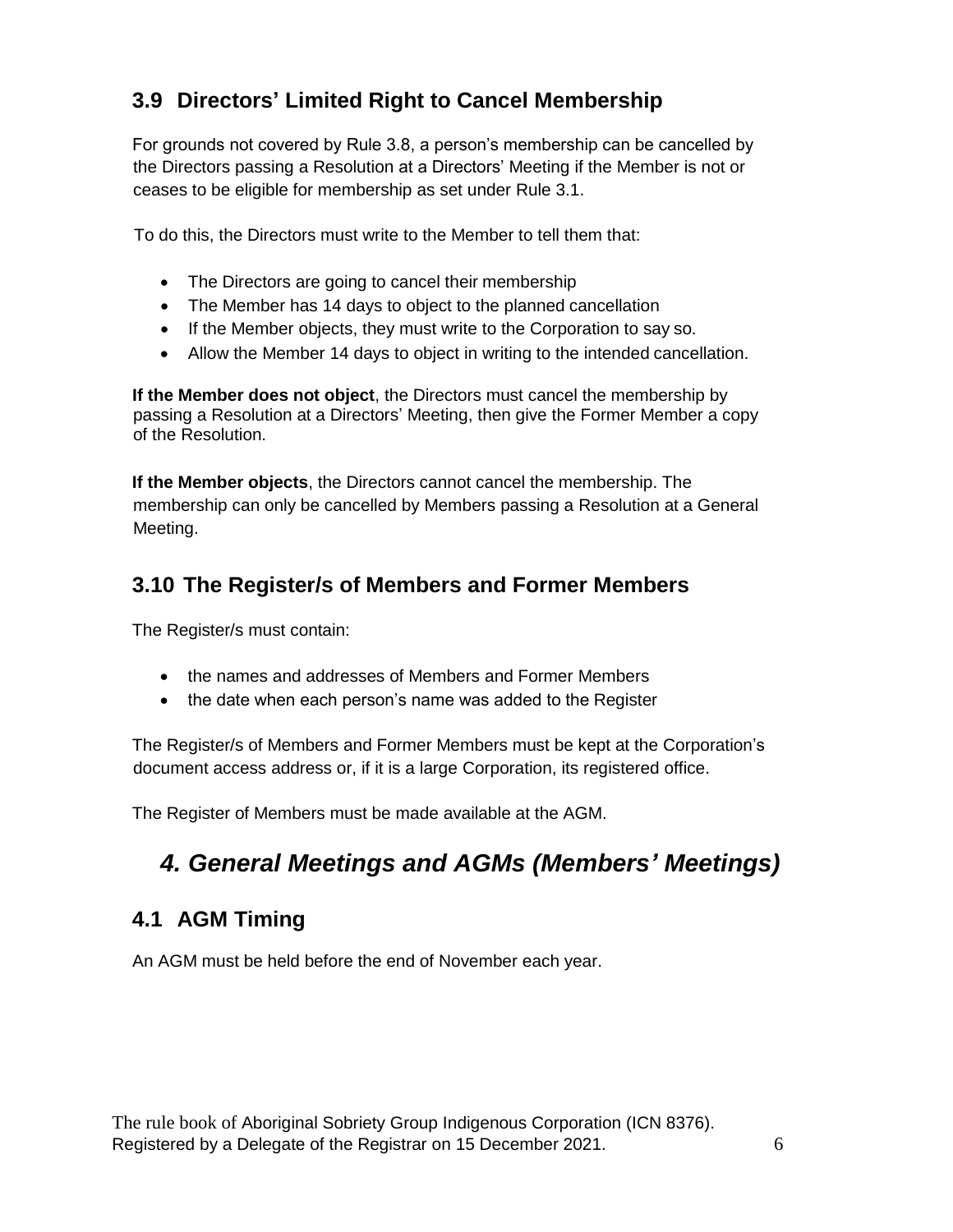### **4.2 AGM Business**

AGM business includes:

- Checking the Register of Members
- Confirming the minutes of the previous General Meeting and presenting reports: General, Financial and Directors reports
- Asking questions about how the Corporation is managed
- Electing Directors (if required)
- Choosing an Auditor (if required) and agreeing on the fee.

#### **4.3 Calling General Meetings**

The Directors can call a General Meeting or AGM by passing a Resolution in a Directors' Meeting or by a Circulating Resolution.

The required number of Members can request the Directors to call a General Meeting.

| Number of members in corporation | Number of members required to<br>request a general meeting |
|----------------------------------|------------------------------------------------------------|
| 2 to 10 members                  | $= 1$ member                                               |
| 11 to 20 members                 | $=$ 3 members                                              |
| 21 to 50 members                 | $= 5$ members                                              |
| 51 members or more               | $=$ 10 per cent of members                                 |

The Members' request must: -

- Be in writing
- State any Resolutions to be proposed at the Meetings
- Be signed by the Members making the request
- Nominate a Member to be the Contact Member on behalf of the Members making the request
- Be given to the Corporation.

Within 21 days of receiving the request the Directors must either call the Meeting or apply to the Registrar to deny the request.

#### *Directors agree to the request*

If the Directors agree to the request, they must call the General Meeting within 21 days of receiving the Members' request.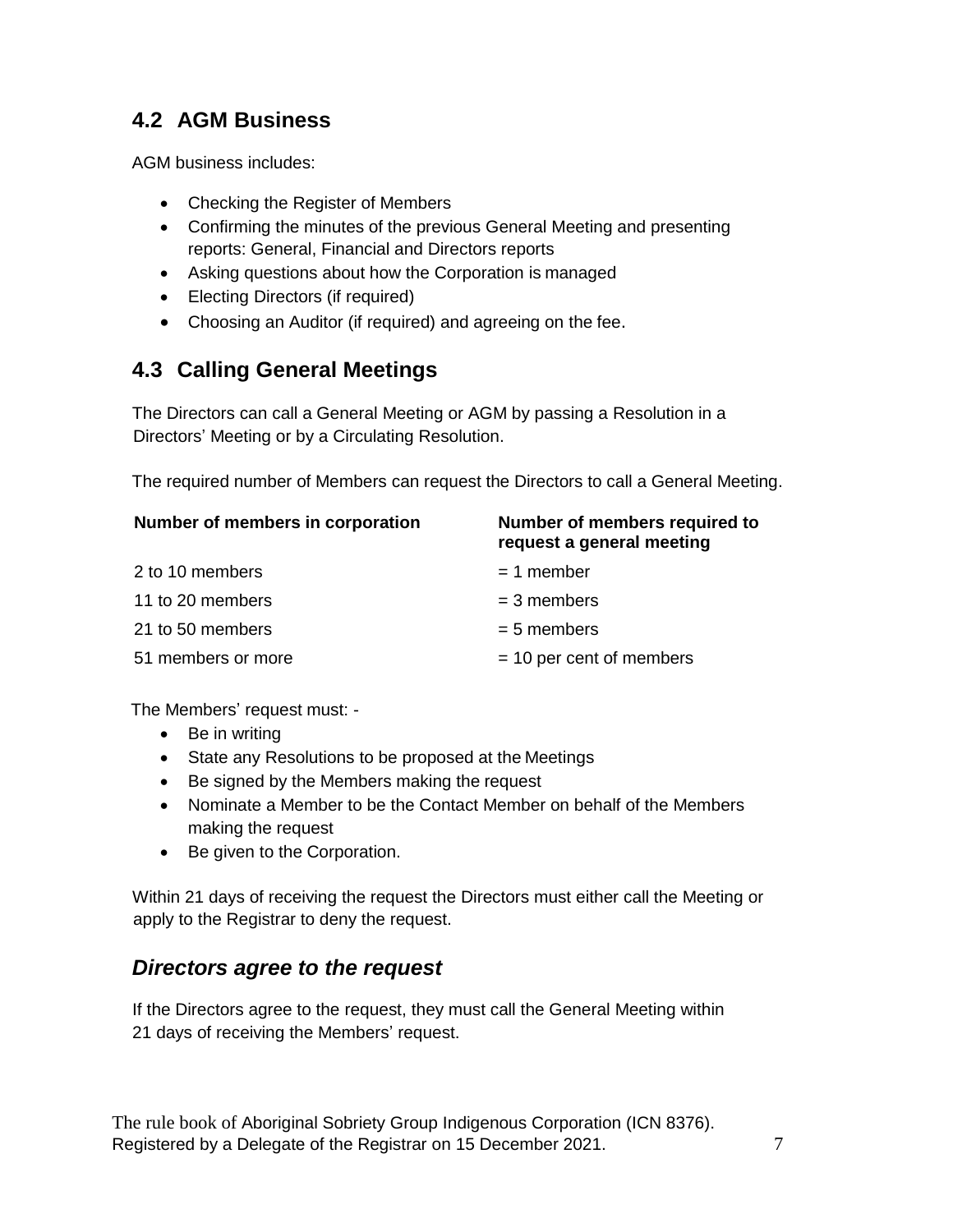### *Directors apply to the Registrar to deny the request*

If the Directors resolve that:

- The request is frivolous or unreasonable or
- Complying with the request would be contrary to the interests of the Members as a whole

A Director, on behalf of all of the Directors, may apply to the Registrar for permission to deny the request to call a General Meeting.

The Directors' Application to the Registrar to deny the Members' request must:

- Be in writing
- Set out the reasons why they wish to deny holding the Meeting
- Be made within 21 days after the Members' request for a Meeting was made.

The Directors must give notice to the Contact Member that they have applied to the Registrar to deny the request.

#### **4.4 General Meeting Business**

General Meeting Business includes:

- Confirming the minutes of the previous General Meeting
- Considering the business or Resolutions in the Notice of Meeting.

#### **4.5 Notice for General Meetings and AGMs**

At least 21 day's-notice must be given. Notice must be given to:

- Each Member individually
- The Directors
- The Secretary
- The Auditor

The Notice must set out:

- The place, date and time for the Meeting
- The business of the Meeting
- If a Special Resolution is being proposed, the exact wording of it
- Any Technology to be used in the Meeting
- If a Member can appoint a Proxy.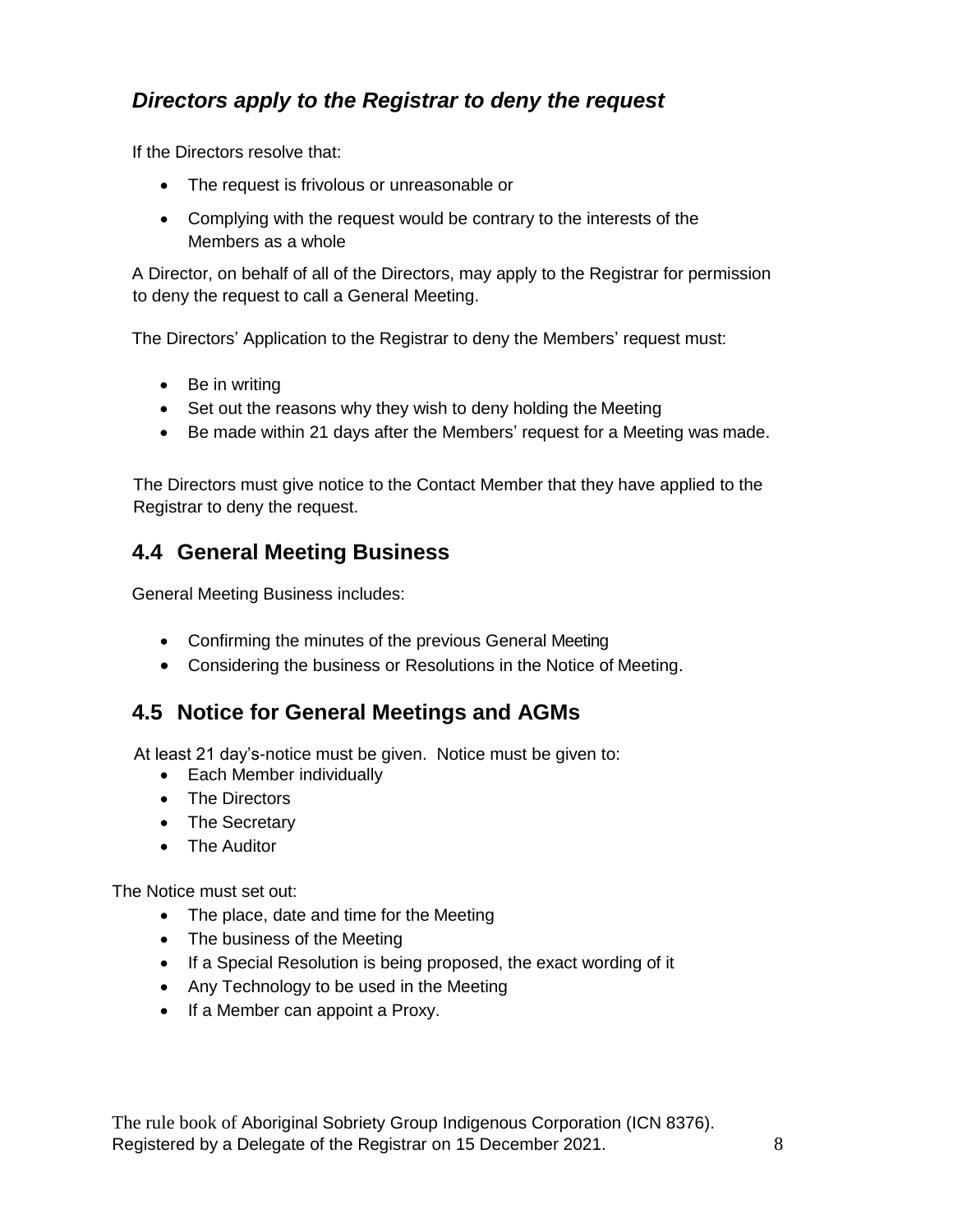Notices must be given to each Member individually. This can be done by sending by post to their address, by fax, by email or via social media. In addition to Individual notice a Corporation can also give notice in a manner which follows Aboriginal or Torres Strait Islander custom.

A Notice of Meeting:

- Sent by post is taken to be given three days after it is posted
- Sent by fax, or other electronic means, is taken to be given on the business day after it is sent.

#### **4.6 Members' Resolutions**

The required number of Members can propose a Resolution by giving notice of it to the Corporation.

| <b>Number of Members required to</b><br>propose a Resolution |
|--------------------------------------------------------------|
| $= 1$ Member                                                 |
| $=$ 3 Members                                                |
| $= 5$ Members                                                |
| $=$ 10 percent of Members                                    |
|                                                              |

The notice must set out the Resolution in writing and must be signed by the Members proposing it.

The Corporation must give notice of the Resolution to all Members in the same way as Rule 4.5.

The Corporation must consider the Resolution at the next General Meeting which is being held more than 28 days after the notice from the Members has been given to the Corporation.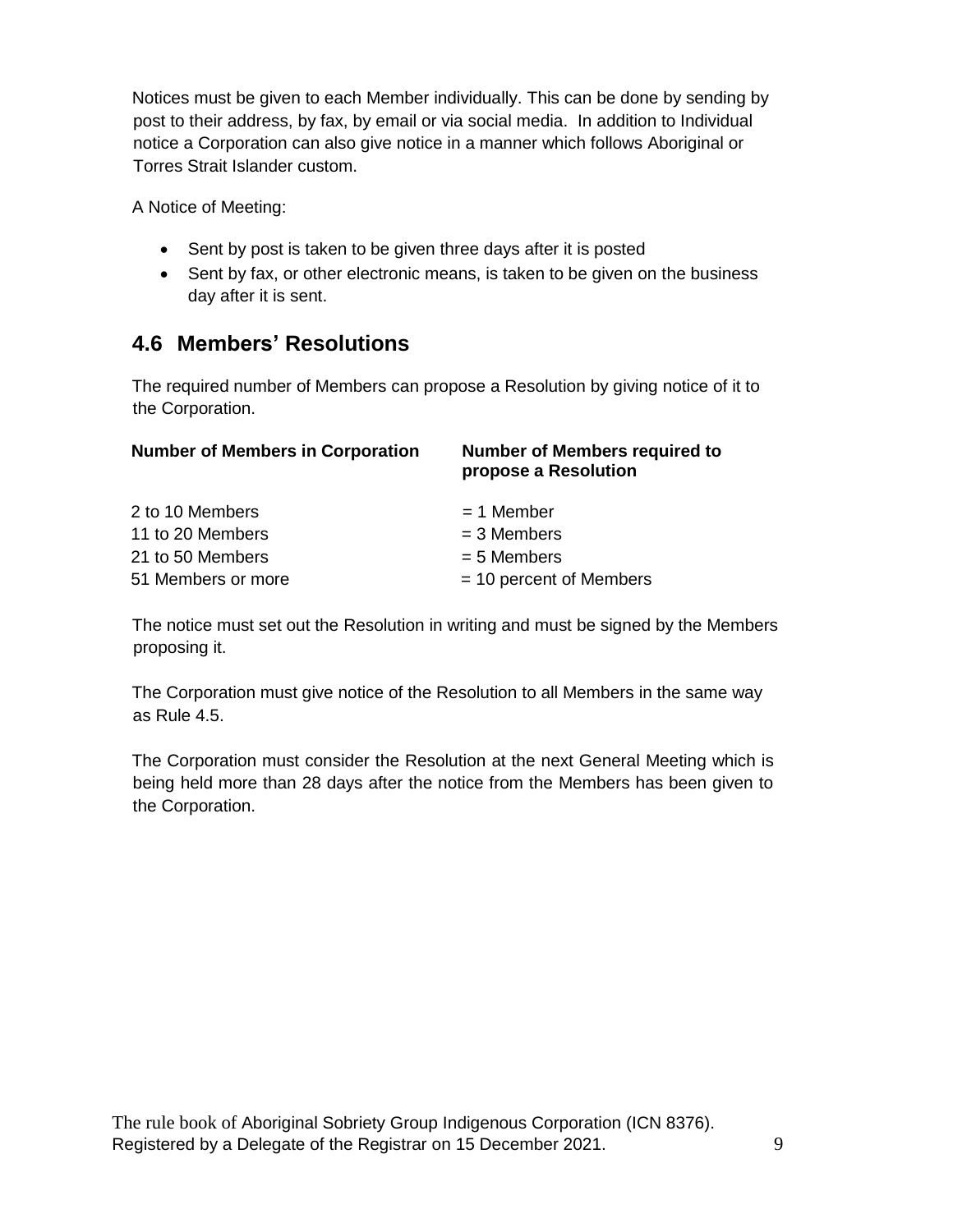### **4.7 Quorum at General Meetings and AGMs**

| <b>Number of Members in Corporation</b> | Number of members to make a<br>Quorum |
|-----------------------------------------|---------------------------------------|
| 2 to 30 Members                         | $= 2$ Members                         |
| 31 to 90 Members                        | $= 5$ Members                         |
| 91 Members or more                      | $= 10$ Members                        |
|                                         |                                       |

The Quorum must be present during the whole Meeting. If there is no Quorum after one hour, the Meeting is adjourned until the next week at the same time and at the same place. If there is still no Quorum, the Meeting is cancelled.

#### *How to Count the Quorum*

To work out if there is a Quorum:

- Count each Member present at the Meeting (if a Member also holds a Proxy, that Member is only counted once)
- If Rule 4.12 allows Proxies and a Member has appointed more than one Proxy and each of those Proxy holders are at the Meeting, count only one of them
- If Rule 4.12 allows Proxies and a Member has appointed one or more Proxies and the Member is also present at the Meeting, do not count the Member's Proxy holders.

#### **4.8 Chairing General Meetings and AGMs**

The Directors can elect someone to Chair the Meeting. If they do not, the Members must elect a Chair.

#### **4.9 Using Technology at General Meetings and AGMs**

General Meetings and AGMs can be held at more than one place using any Technology that gives Members a way of taking part but the type of Technology to be used must be set out in the Notice of Meeting.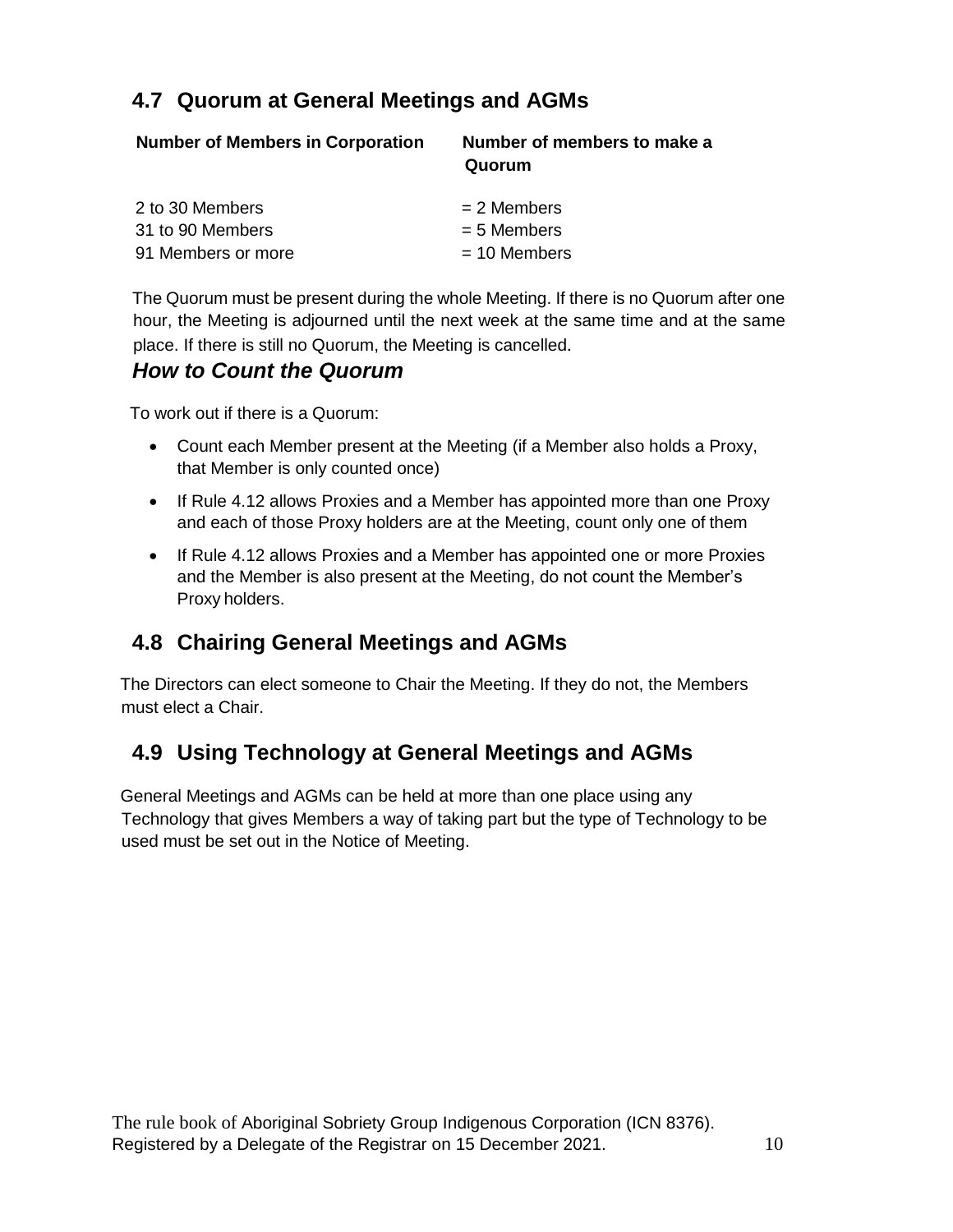# **4.10 Voting at General Meetings and AGMs**

Each Member has one vote.

The Chairperson has one vote (if he or she is a Member) plus a casting vote.

A challenge to a right to vote at a Meeting may only be made at the Meeting, and must be determined by the Chairperson, whose decision is final.

A Resolution is decided by majority on a show of hands, unless a poll is demanded under Rule 4.11. The Chairperson tells the Meeting whether they have received any Proxy votes and how they are to be cast.

The Chairperson declares the results of the vote, on a show of hands, or when a poll is demanded.

#### **4.11 Demanding a Formal Count (i.e. a Poll)**

Either the Chairperson or any Member entitled to vote on the Resolution can demand a poll. A poll is a formal count of votes.

A poll can be held instead of, or immediately after, a vote decided by majority on a show of hands.

A poll demanded on any matter must be taken immediately. The Chairperson of the Meeting directs how the poll will be taken.

#### **4.12 Proxies at General Meetings and AGMs**

Members can appoint another Member as their Proxy to attend Meetings and vote for them.

A Proxy Appointment must contain the Member's name and address, the Corporation's name, the Proxy's name, the Meeting the Proxy will be attending, and this must be signed by the Member.

The Corporation must receive the Proxy's Appointment at least 48 hours before the Meeting.

A person must not be a Proxy for more than three Members.

Note: An Appointment of Proxy form is at Schedule 2 of this Rule Book.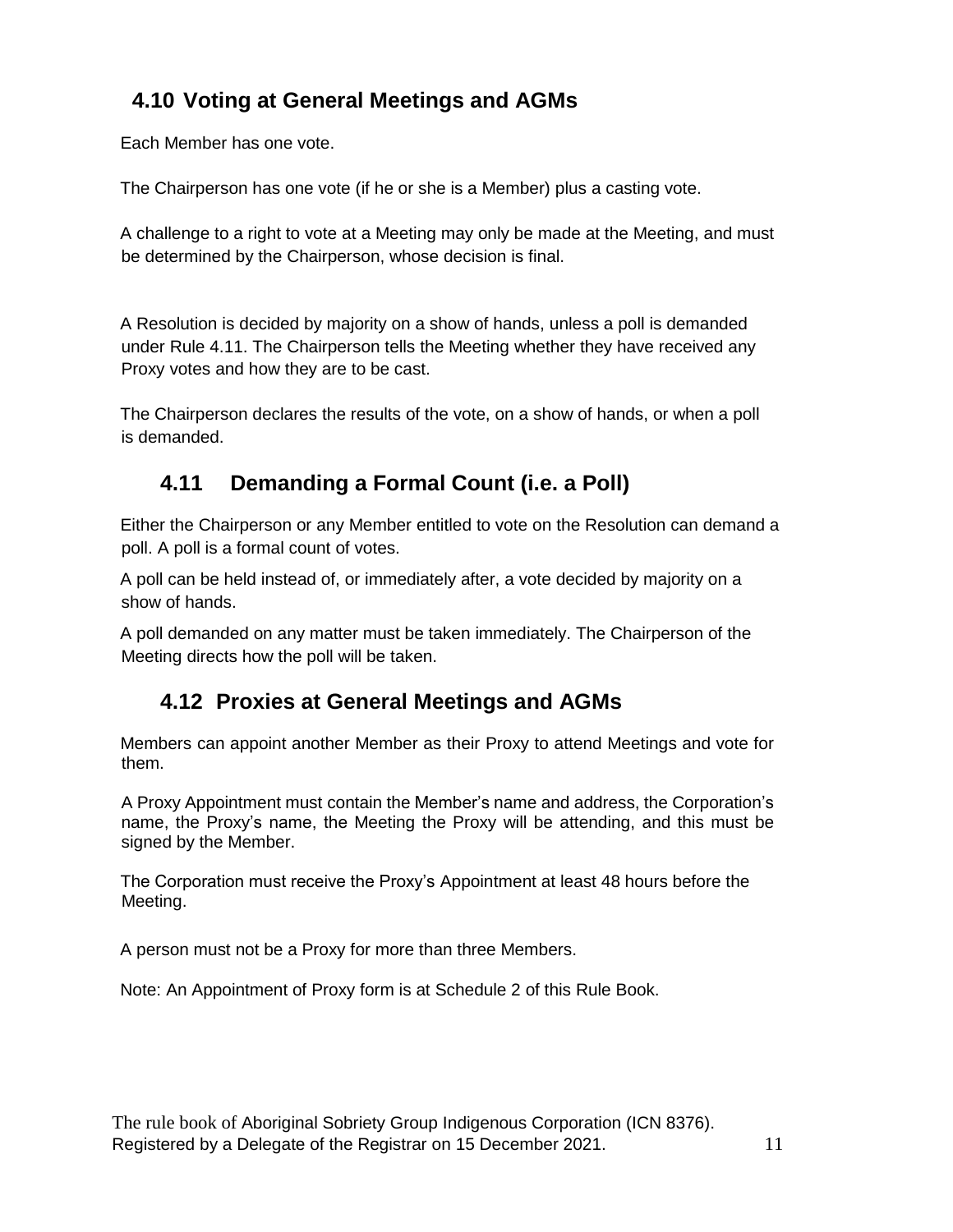# **4.13 Other People at General Meetings and AGMs**

The Chairperson may allow any person other than a Corporation Director, Member, Proxy (if Proxies are allowed) or Auditor to attend General Meetings and AGMs. But the person cannot propose or vote on Resolutions.

# **4.14 Postponing a General Meeting or AGM**

After notice has been given for a General Meeting or AGM, the Directors can decide to postpone the Meeting (this means, delay or reschedule the Meeting for a later date) if there are exceptional reasons for doing so (such as the death of a community person or a natural disaster).

The Directors postpone the Meeting by passing a Resolution in a Directors' Meeting. A postponed Meeting must be held within 30 days of the date that the Meeting was due to occur.

The Directors must give reasonable notice of the postponement and give each Member individually a notice of the postponed Meeting setting the new date, time and place.

# *5. Directors*

#### <span id="page-11-0"></span>**5.1 Role of Directors**

The Directors oversee the running of the Corporation on behalf of all Members, make decisions about the affairs of the Corporation, and should always be aware of what the Corporation and its employees are doing. The Directors manage, or set the direction for managing, the business of the Corporation.

The Directors may exercise all the powers of the Corporation except any that the CATSI Act or this rule book requires the Corporation to exercise in a General Meeting.

# **5.2 Number of Directors**

The number of Directors of the Corporation at any given time must be a minimum of three (3) and maximum of seven (7) including Office Bearers (Refer Rule 5.8)

To change the number of Directors, Members need to pass a Special Resolution at a General Meeting or AGM to change the Rule Book. Such a Resolution needs to be in the notice calling that Meeting.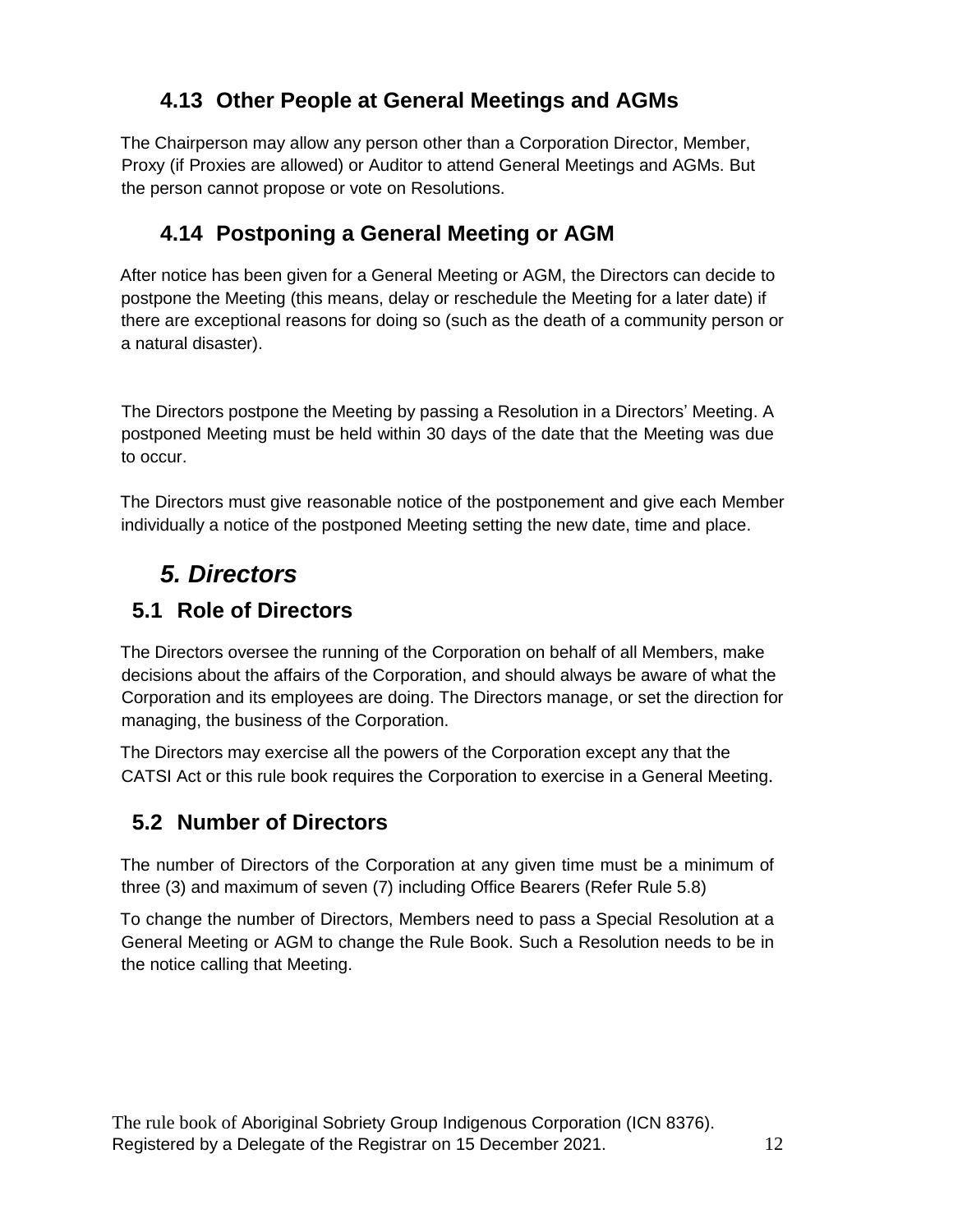# **5.3 Eligibility of Directors**

A Director (other than a Director appointed under Rule 5.7) must:

- Be at least 21 years old
- Be a Member
- Demonstrate practical and theoretical knowledge of Alcohol and Substance Use amongst the Aboriginal and Torres Strait Islander Community
- Have first-hand experience relevant to the Corporation and its client base
- Possess skills, knowledge and experience that will enhance the operations and function of the Corporation
- Provide a current curriculum vitae
- Hold a current Working with Children Clearance through the Department of Human Services
- Hold a current Vulnerable Person-Related Clearance through the Department of Human Services

A Person is not eligible to become a Director if the Person: -

- Has been disqualified from managing Corporations, has been disqualified from managing Aboriginal and Torres Strait Islander Corporations
- $\bullet$  Is an Employee of the Corporation, if the Employee is performing a CEO function in relation to the Corporation and to avoid the minimum number of Directors not being satisfied, the CEO may be a Director until such time replacement is found, they cannot Chair the Meetings and Rule 5.4 still applies

They are eligible to be re-elected.

If the terms of Appointment of all of the Directors of the Corporation expire so that there are no Directors appointed at a particular time, the terms are extended until the next General Meeting occurring after the expiry of the term of the Director whose Appointment was last to expire.

#### **5.4 Majority of Director Requirements**

A Majority of Directors of the Corporation must:

- Usually reside in Australia
- Be Member of the Corporation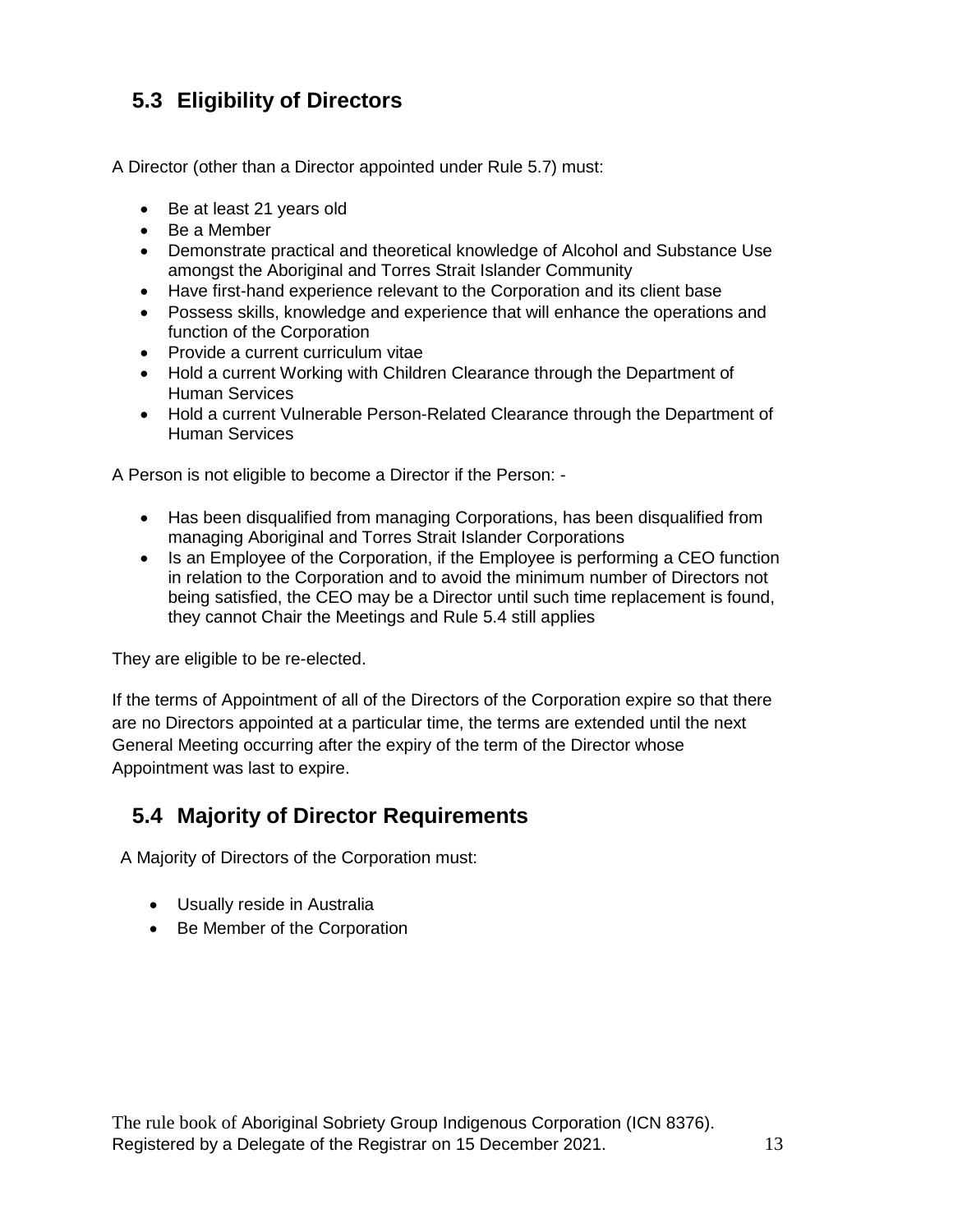### **5.5 How to Become a Director**

Before being appointed as a Director the person must give the Corporation their consent in writing to act as a Director

If there is a casual vacancy in a Directorship the other Directors can pass a Resolution in a Directors Meeting to fill the vacancy under 5.8

The eligibility criteria must be demonstrated as per rules 5.2, 5.3 and 5.4 before the appointment of a Director can be accepted.

A person can be appointed in order to make up a Quorum for a Directors Meeting even if the total number of Directors of the Corporation is not enough to make up that Quorum.

If a person is appointed as a Director by other Directors at a Directors Meeting, the Corporation must confirm the Appointment by Resolution at the Corporation's next AGM.

If the Appointment is not confirmed, the person ceases to be a Directors of the Corporation at the end of the AGM.

The Corporation must notify the Registrar of the Directors Appointment and personal details within 28 days after they are appointed.

#### **5.6 Directors' Terms of Appointment and Rotation**

Directors (other than those appointed under Rule 5.7) are appointed for two years. They must retire at the end of the second AGM after they take office.

They are eligible to be re-elected.

If the terms of Appointment of all of the Directors of the Corporation expire so that there are no Directors appointed at a particular time, the terms are extended until the next General Meeting occurring after the expiry of the term of the Director whose Appointment was last to expire.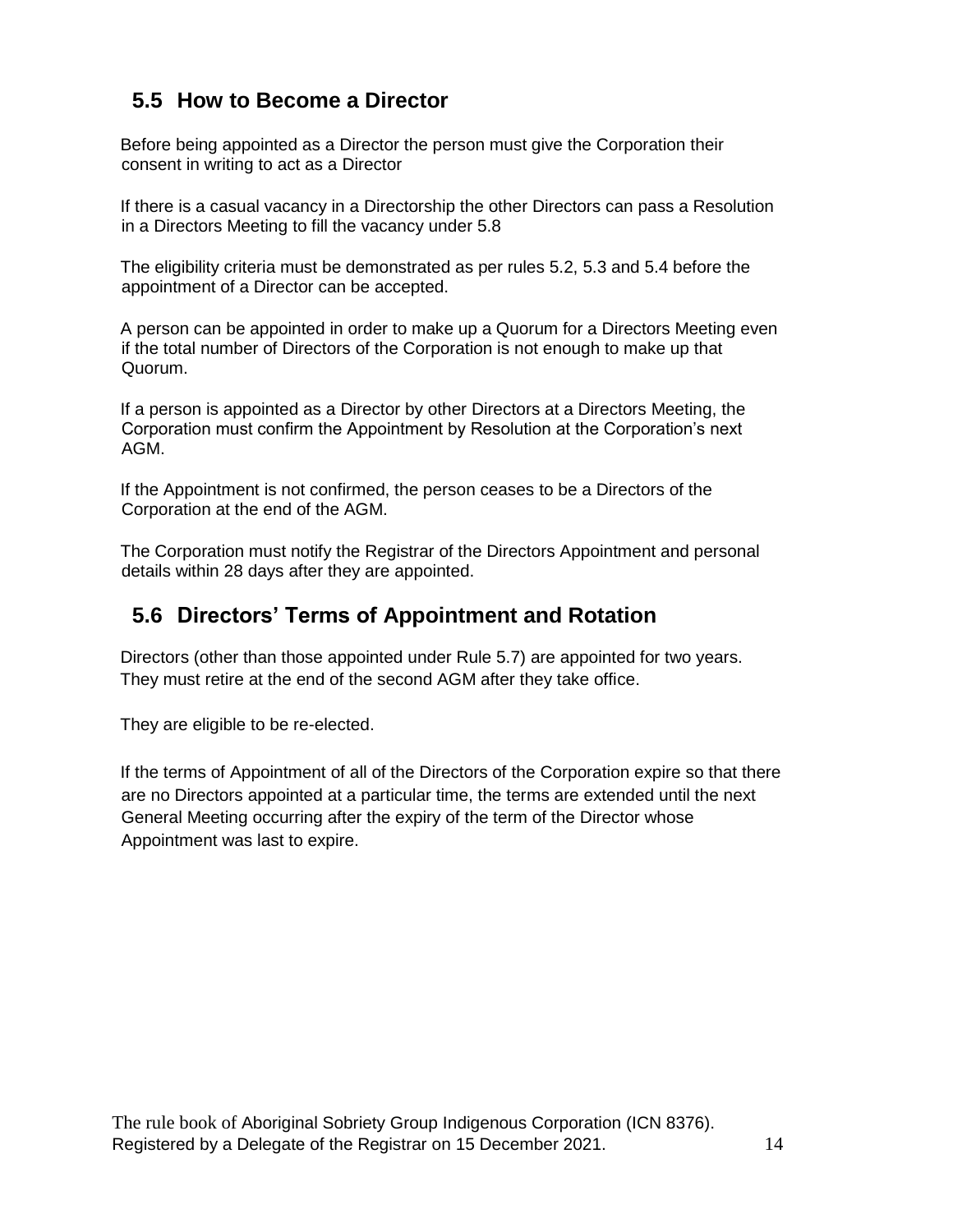# **5.7 Independent or Specialist Non-Member Directors**

Independent or Specialist Non-Member Directors may be selected because they are independent or have skills in Financial Management, Corporate Governance, Accounting, Law or a field relating to the Corporation's activities.

The Directors may appoint up to two Independent or Specialist Non-Member Directors by passing a Resolution in a Directors' Meeting.

Before being appointed as an Independent or Specialist Non-Member Director, the person must give the Corporation their written Consent to Become a Director.

Independent or Specialist Non-Member Directors are appointed for the term specified by the Directors in their Appointment. Independent or Specialist Non-Member Directors can be appointed for a term of one year, and they can be reappointed.

Rules 5.3 and 5.4 should be considered when appointing Independent or Specialist non-member Directors.

# **5.8 Alternate Directors**

With the other Directors approval, a Director may appoint an alternate to exercise some or all of the Director's powers for a specified period.

If the appointing Director requests the Corporation to give the alternate Notice of Directors' Meeting, the Corporation must do so.

When an alternate exercises the Directors' powers, the exercise of the powers is just as effective as if the powers were exercised by the Director.

The appointing Director may terminate the alternate's appointment at any time, Termination must be in writing and a copy given to the Corporation.

# **5.9 How to Become an Office Bearer**

There shall be a Chairperson, Treasurer and Secretary who shall be the Office Bearers of the Corporation.

The Chairperson, Treasurer and Secretary are to be elected by the Directors at a Directors' Meeting at any time that a resignation may occur or after each AGM at the next Directors' Meeting.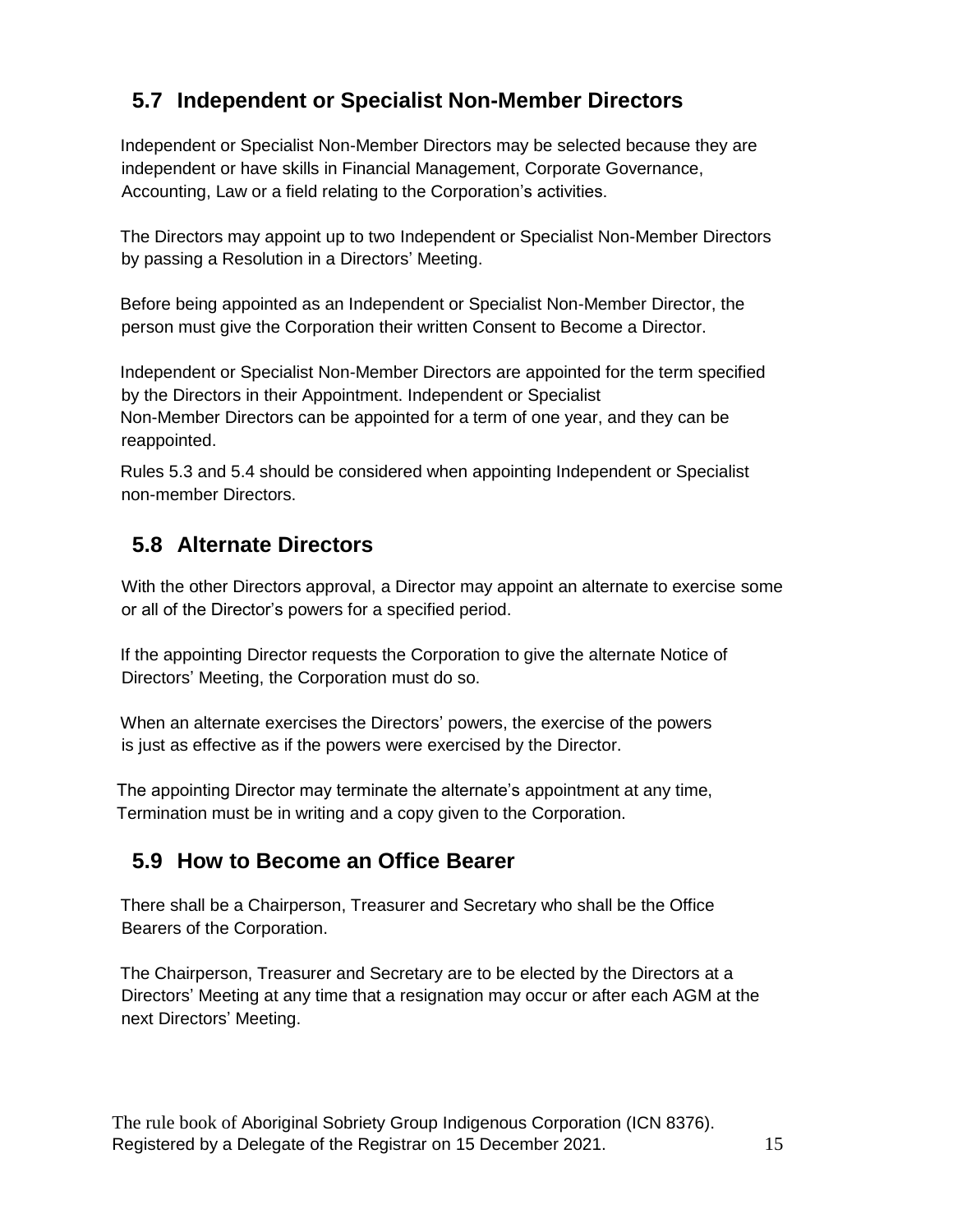# **5.10 How to Fill Casual Vacancies**

The Directors can appoint a person as a Director to fill a casual vacancy (including an Office Bearer).

A casual vacancy is where a person stops being a Director before their term of Appointment expires (see Rule 5.10) and so the position of that Director is vacant.

The person must meet the Director Eligibility criteria in Rule 5.3 and any criteria that apply to the particular vacancy.

The term of an Appointment made to fill a casual vacancy is for the balance of the term remaining on the vacant position.

However, a person's Appointment to fill a casual vacancy must be confirmed by Members passing a Resolution at the next General Meeting otherwise the person stops being a Director at the end of the General Meeting.

# **5.11 How to Stop Being a Director**

A person stops being a Director if:

- The Director passes away
- The Director resigns in writing
- The Director's term of Appointment expires
- The Director is removed as a Director by the Members or the other Directors
- The Director is disqualified from managing a Corporation
- The Director ceases to be a Member, but was a Member when they became a Director
- The Director ceases to meet the eligibility criteria for being a Director as outlined in Rule 5.3 for Member Directors and 5.7 for Independent Non-Member Specialist Ex-Officio Directors.

The Corporation must send the Registrar a notice within 28 days after a person stops being a Director.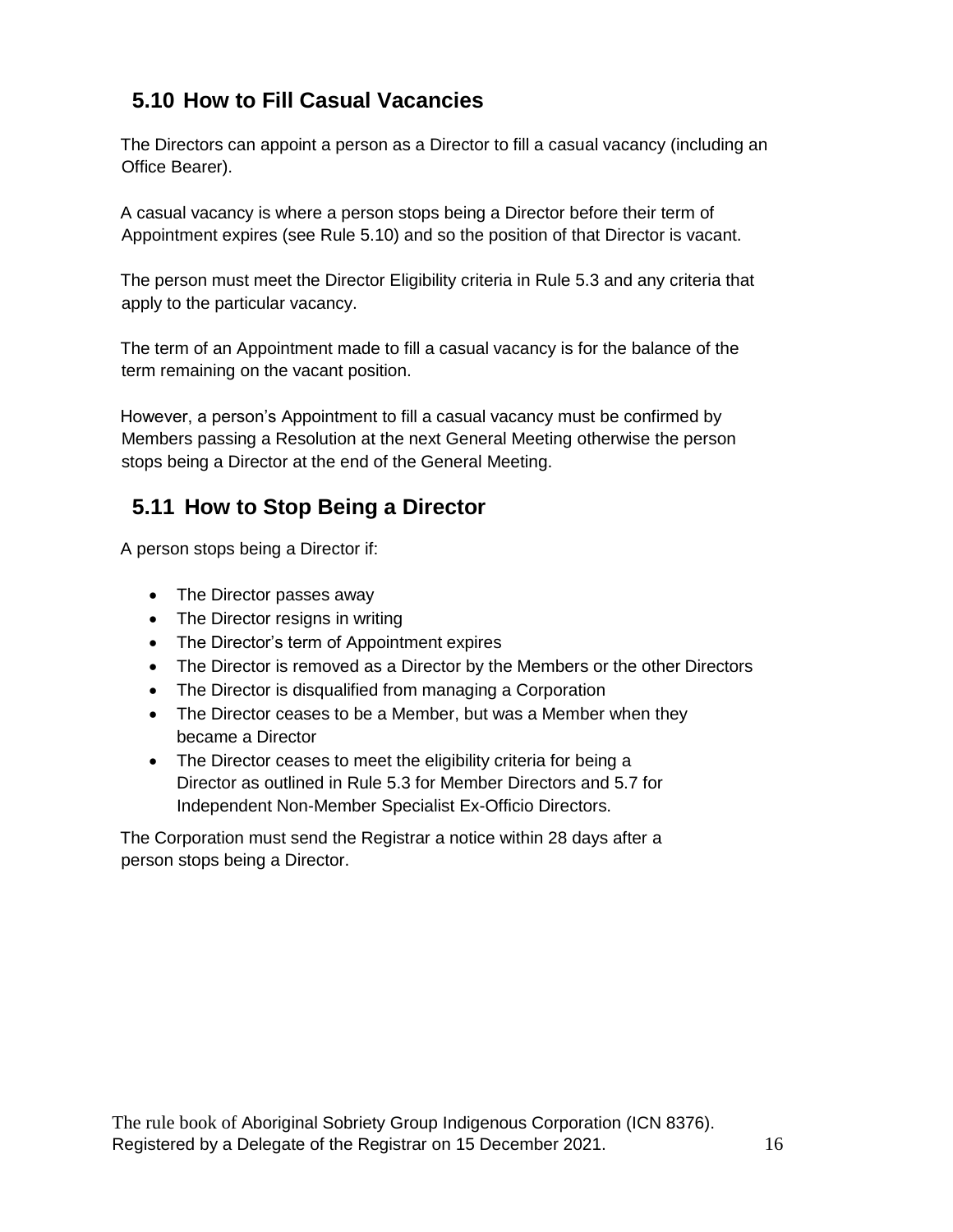# **5.12 How to Remove a Director**

By Resolution of the Members in a General Meeting:

 A Notice for a Resolution to Remove a Director must be given to the Corporation at least 21 days before the next General Meeting or AGM. (Alternatively, the Members can request a Meeting (Rule 4.3) for the purpose of Removing a Director.

However, if the Corporation calls a Meeting after the notice of intention is given under this section, the Meeting may pass the Resolution even though the Meeting is held less than 21 days after the notice of intention is given.

- The Corporation must give the Director concerned a copy of the notice as soon as possible.
- The Director can give the Corporation a written statement for circulation to Members and speak to the motion at the Meeting (see Rule 4.5). If the written statement cannot be circulated in time before the Meeting a copy must be given to Members attending the Meeting and read out at the Meeting before the Resolution is voted on. The written statement does not have to be circulated to Members if it is defamatory.
- If a person is appointed to replace a Director removed under this section, the term of the replacement Director is to be worked out as if the replacement Director had become a Director on the day on which the replaced Director was last appointed as a Director.

By the Other Directors:

- Directors can only remove a Director if the Director fails to attend three or more consecutive Directors' Meetings without a reasonable excuse.
- Directors must give the Director a notice in writing and they must give the Director 14 days to object in writing.
- If the Director does not object as provided, the Directors must remove the Director from office
- If the Director objects, they cannot remove the Director. The Director can only then be removed at a General Meeting or AGM by Resolution. The Corporation must give him or her a copy of the Resolution as soon as practicable after the applicable Resolution has been passed.

If a person is appointed to replace a Director removed under this section, the term of the replacement Director is to be worked out as if the replacement Director had become a Director on the day on which the replaced Director was last appointed as a Director.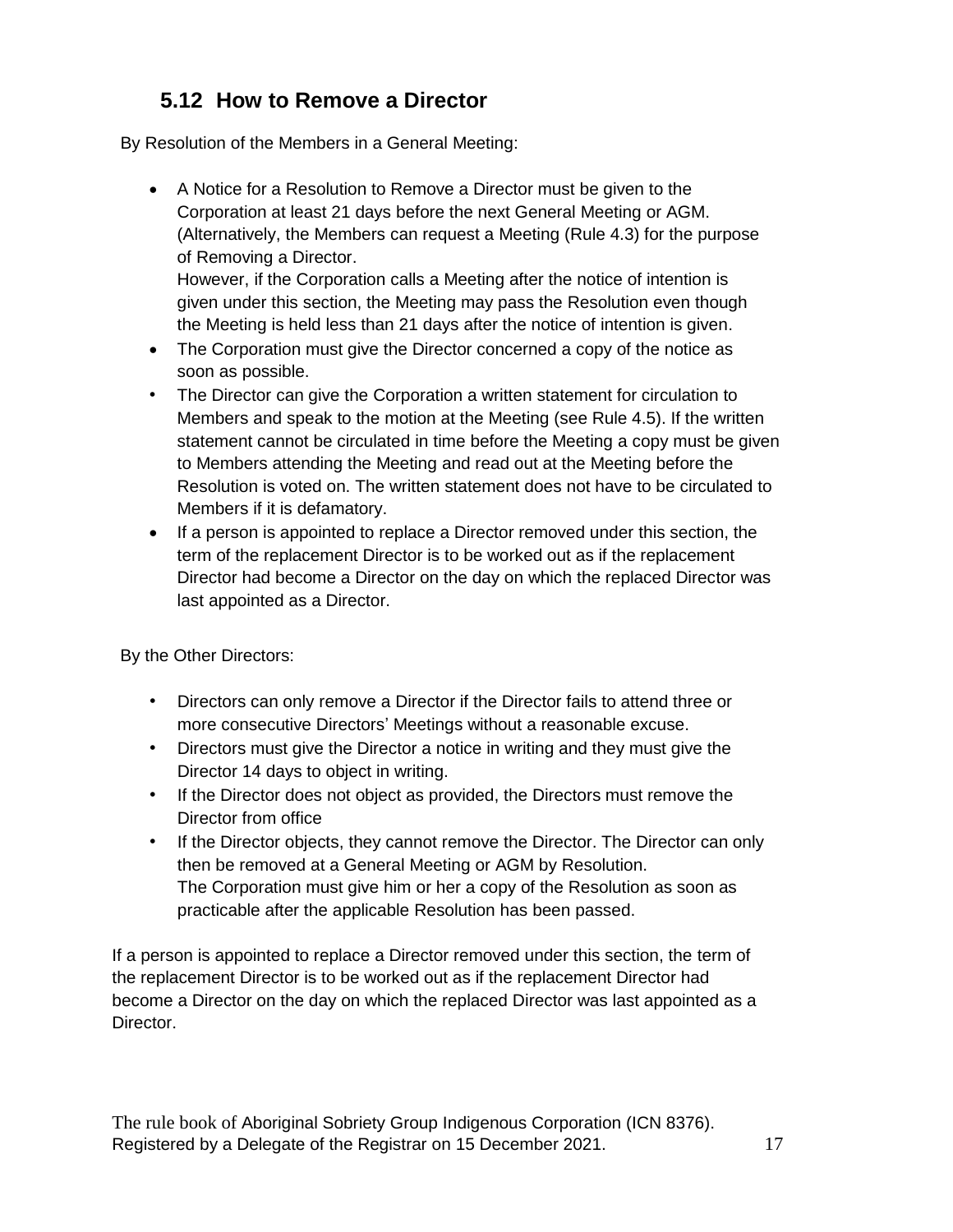# **5.13 Directors' and Officers' Duties**

Directors and Officers should understand the entirety of Division 265 of the CATSI Act and comply with each division. A Director or other Officer of an Aboriginal and Torres Strait Islander Corporation must exercise his or her own powers and discharge his or her duties with the degree of care and diligence that a reasonable person would.

Directors and other Officers of the Corporation are expected to:

- a) Make judgements in good faith for a proper purpose
- b) Do not have a material personal interest in subject matters relating to the **Corporation**
- c) Inform themselves about subject matter to the level which he or she deems appropriate in order to make decision in good faith for the Corporations
- d) Rationally believes all decisions made are in the best interest of the Corporation
- e) All decisions and judgements for a proper purpose

A Director, Secretary, other Officer or Employee of the Corporation must not improperly use his or her position to:

- a) Gain advantage for himself or herself or someone else
- b) Cause detriment to the Corporation

A person who obtains information because he or she is, or has been, a Director or other Officer or Employee of an Aboriginal and Torres Strait Islander Corporation must not improperly use the information to:

a) Gain advantage for himself or herself or someone else; or cause detriment to the **Corporation** 

# *Good faith, use of position and use of information*

A Director or other Officer or Employee of an Aboriginal and Torres Strait Islander Corporation must not:

- a) Be reckless in any way towards the Corporation. By acting recklessly with him or her or someone else directly or indirectly gaining an advantage or in causing detriment to the Corporation.
- b) Be intentionally dishonest. By acting dishonestly with him or her or someone else directly or indirectly gaining an advantage or in causing detriment to the Corporation.

The Duties are:

- A Duty of Care and Diligence
- A Duty of Good Faith and to act in the best interests of the Corporation
- A Duty to disclose a Conflict of Interest
- A Duty not to improperly use position or information and a Duty to not trade while insolvent.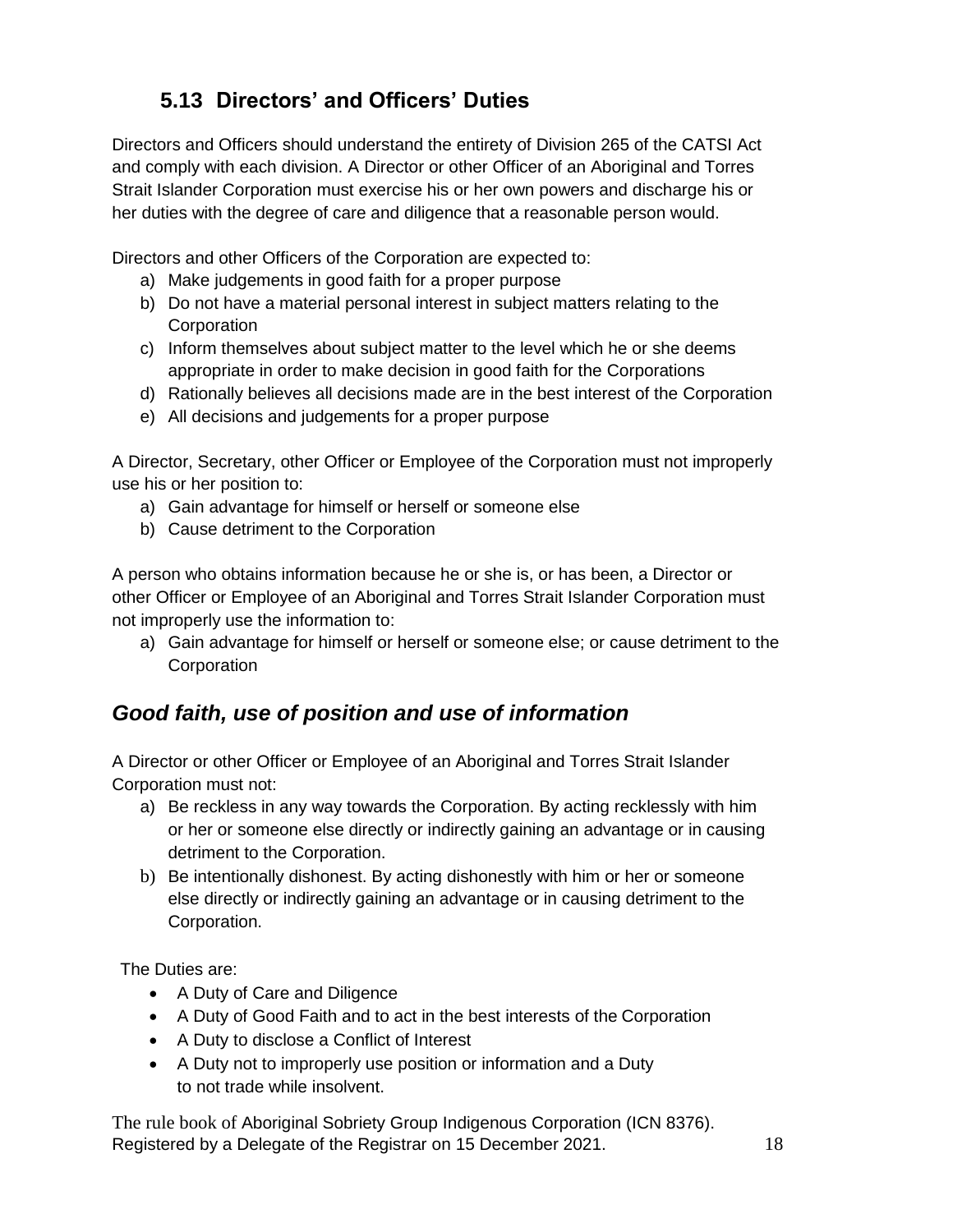# **5.14 Conflict of Interest**

A Director who has, or thinks they may have, a Conflict of Interest in a Corporation matter must tell the other Directors. This includes, but is not limited to, a material personal interest.

The Director must give details of what the interest is and how it relates to the Corporation. These details must be given at a Directors' Meeting as soon as possible and must be recorded in the minutes of the Meeting.

A Director who has a Conflict of Interest must not:

- Be present at a Directors' Meeting while the matter in question is being considered
- Vote on the matter unless they have been granted approval by the other Directors (those that do not have a Conflict of Interest) passing a Resolution, or the Registrar in writing.

### **5.15 Payments to Directors**

Directors are paid a sitting fee of \$ 250.00 inclusive of GST when attending a Directors Meeting which will be paid within 2 days after the Meeting has taken place and paid into the Director's nominated bank account.

#### **5.16 Related Party Benefit**

If a Corporation wants to give a financial benefit to a Director or other related party (including a Spouse, Child or Parent of a Director) it must comply with Part 6.6 of the CATSI Act and, where required, follow the procedure to get the approval of the Members.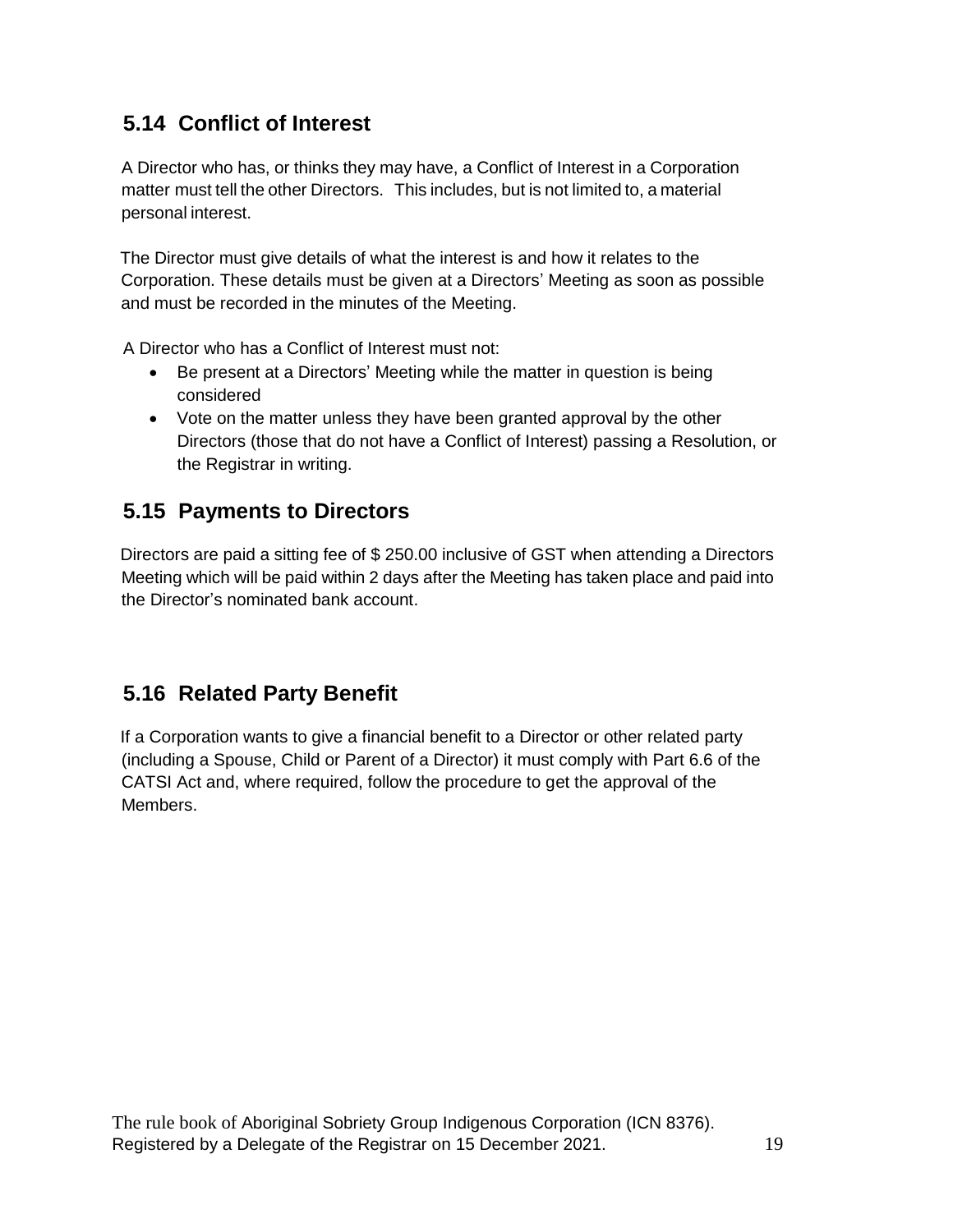# **5.17 Delegation of Directors' Powers**

The Directors can pass a Resolution to Delegate any of their Powers to:

- Another Director
- A Committee of Directors
- Employee of the Corporation.
- Any other person.

The Delegate must follow the directions of the Directors when using the Delegated Powers.

The exercise of the Power by the Delegate is as effective as if the Directors had exercised it themselves. This means the Directors are still responsible for what the Delegate does with the Powers.

Delegates must report to Directors on the exercise of their Delegated Power.

# **5.18 Calling and giving Notice of Directors' Meetings**

Directors must meet at least every three months.

All Directors must be given reasonable notice of a Directors' Meeting.

The Directors will usually decide at a Meeting when and where the next Meeting will be. A Director can call a Meeting by giving reasonable notice to all the other Directors.

#### **5.19 Quorum for Directors' Meetings**

A majority of the Directors must be present at all times during the Meeting.

The Directors may appoint a person as a Director to make up a Quorum for a Directors' Meeting.

#### **5.20 Chairing Directors' Meetings**

There must be a Chairperson elected for each Directors' Meeting.

If someone has not already been elected to Chair the Meeting, or the person previously elected as Chairperson is not available, the Directors must elect a Director present to chair the Meeting (other than the CEO).

When electing a Chair, the Directors must decide how long that Director will be the Chairperson (i.e. just for that Meeting or at every Meeting over a certain period of time). The Directors may also remove a Chairperson (but not their Appointment as a Director) by a Resolution of the Directors.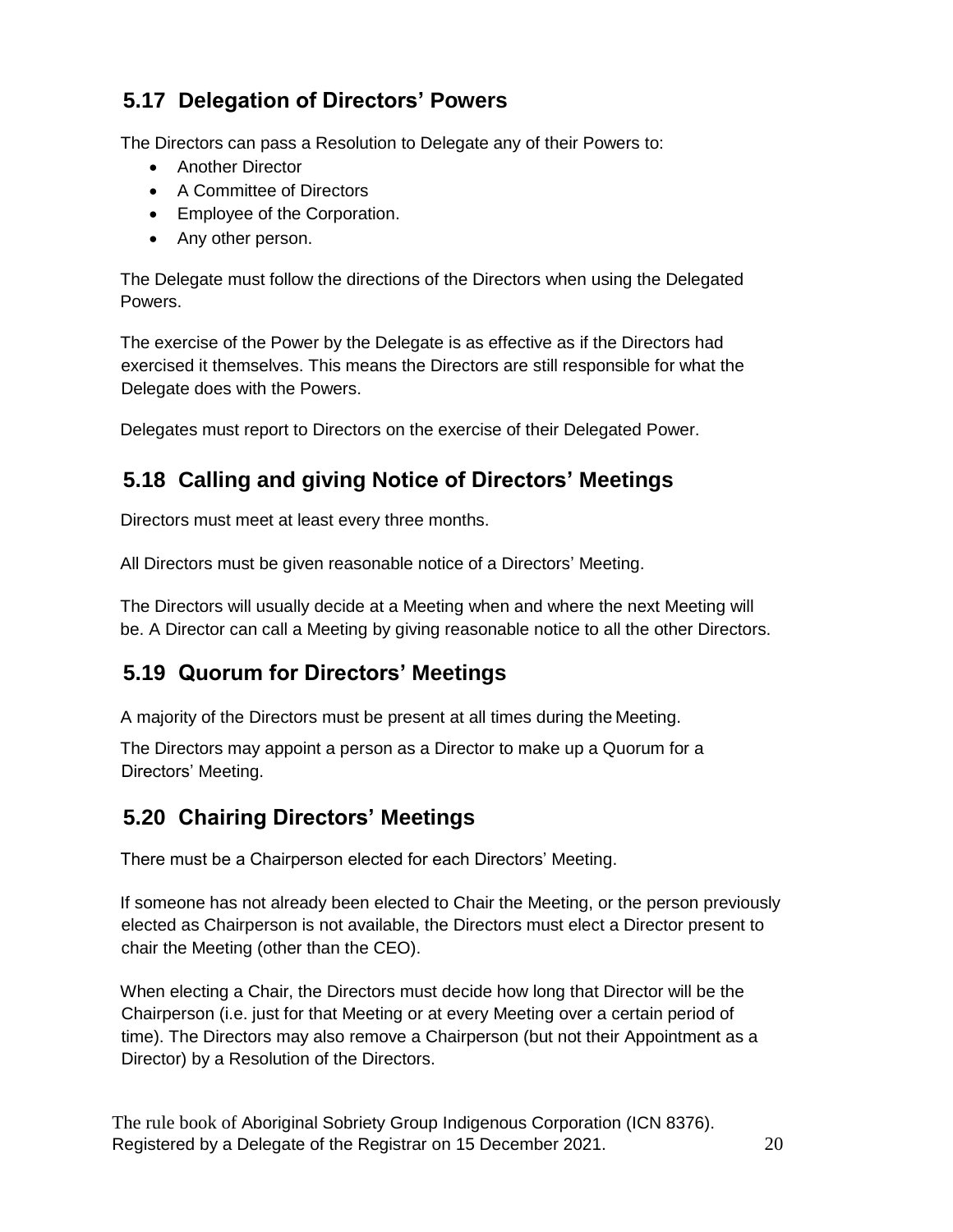# **5.21 Using Technology**

Directors' Meetings can be held at more than one place using any Technology, as long as all Directors agree to it. The type of Technology to be used may be set out in the notice for a Directors' Meeting.

#### **5.22 Resolutions by Directors**

Directors pass a Resolution at a Directors Meeting by a majority of the votes.

- Each Director (including Independent or Specialist Non-Member Directors) has one vote.
- The Chairperson of the Meeting also has a casting vote (if required).

Directors can pass a Resolution without a Directors' Meeting if all Directors sign a statement saying that they are in favour of it.

# *6. Secretary*

<span id="page-20-0"></span>Large Corporations have a Secretary.

The Office Bearers of the Corporation's Board of Directors include a

Chairperson,

Treasurer and Secretary

The Secretary must pass on any correspondence received to at least one of the

Directors within 14 days.

The Secretary must give the Corporation their consent in writing to become a Secretary before being appointed.

The Corporation must send the Registrar a Secretary's details within 28 days after they are appointed.

# *7. Common Seal*

<span id="page-20-1"></span>The Common Seal of the organisation is in the form of a rubber stamp with the full name of the organisation inscribed in legible characters

The Secretary must provide for the safe custody of any Seal of the Corporation

Common Seal is to be used by authority of the Directors, or of a Committee authorised by the Directors to authorise its use

Every document to which it is affixed must be signed by the Directors and be countersigned by another Director, the Corporation's Secretary or another person appointed by the Directors to countersign the document or a class of documents.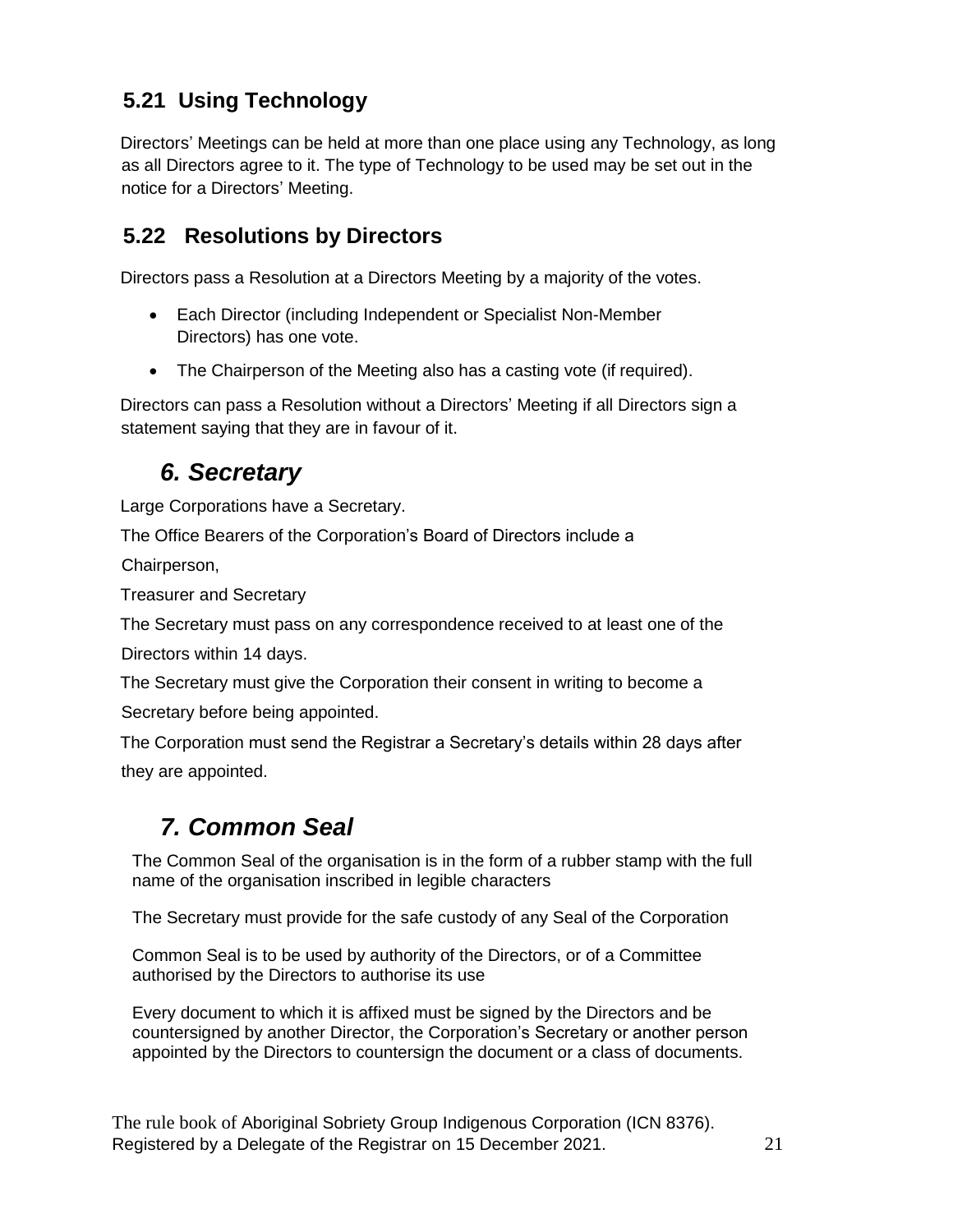# *8. Records*

<span id="page-21-0"></span>The Corporation must keep the:

- Minutes of Meetings (in writing or as an audio or video recording)
- Rule Book
- Register of Members and Former Members
- Names and addresses of Directors, Officers and the Secretary and written financial records.

# *9. Finances*

<span id="page-21-1"></span>The Corporation must keep written financial records that-:

- Correctly record and explain its transactions, financial position and performance
- Would enable true and fair financial reports to be prepared and audited.

When the Corporation is a Trustee it must also keep written financial records for the trust.

The Corporation must follow these procedures.

- The Corporation must give receipts for all money it receives.
- All money of the Corporation must be deposited into a Corporation bank account.
- All accounts must be approved for payment at a Directors' Meeting or in accordance with valid Delegations.
- All cheques, withdrawal forms, electronic funds transfer (EFT) transactions, and other banking documents must be signed by at least two people authorised by the Directors.
- All payments made out of the Corporation's money must be supported by adequate documents which explain the nature and purpose of the payment.
- The Corporation must keep adequate records for all cash withdrawals from the Corporation's bank accounts (i.e. records that show the cash was used for a proper purpose and in accordance with the Corporation's Objectives).

The financial records must be retained for seven years after the transactions covered by the records are completed.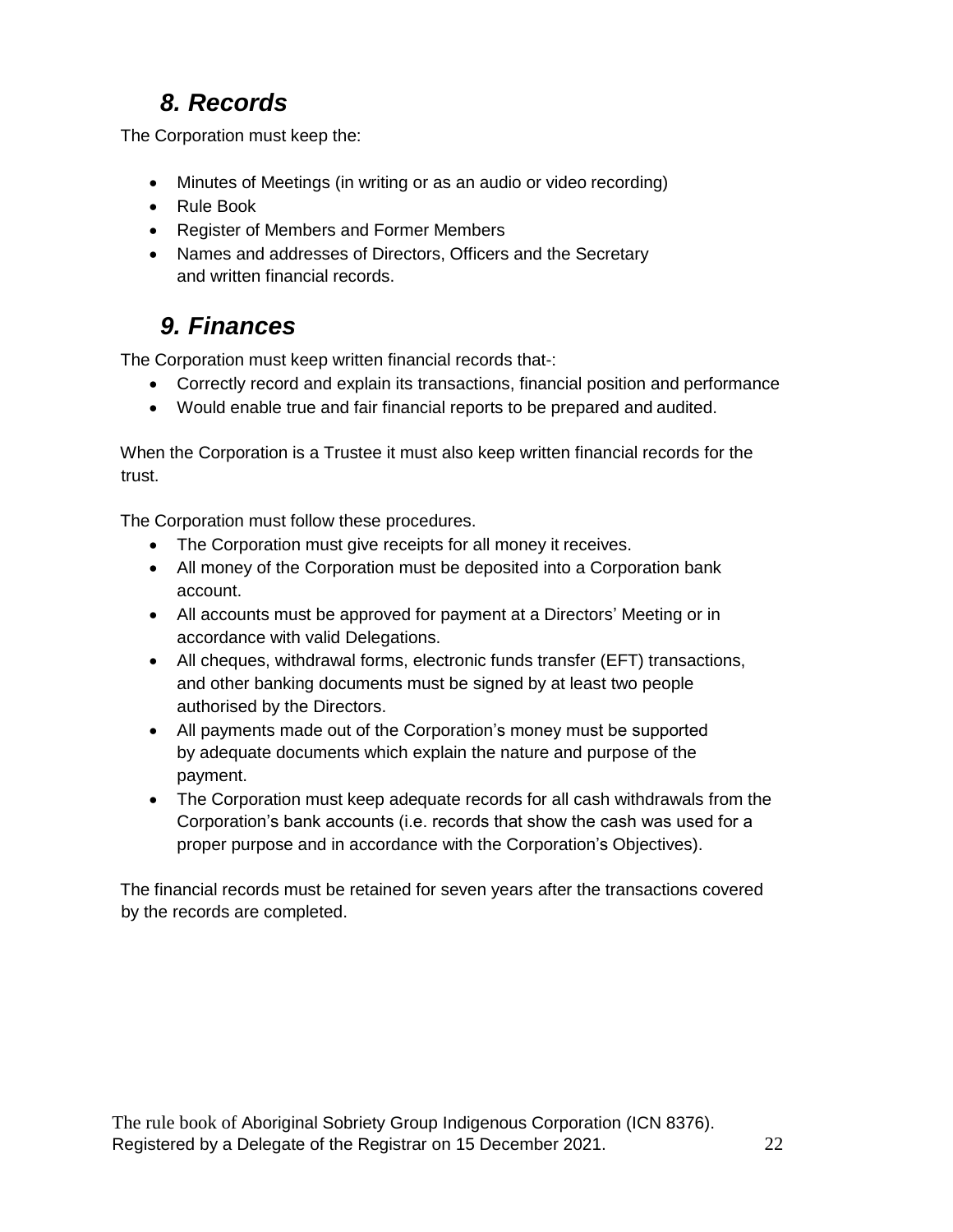# *10. Application of Funds*

<span id="page-22-0"></span>The Corporation is a Not-for-Profit Corporation.

The Directors can use the money and property of the Corporation to carry out its Objectives (see Rule 2)

The Directors cannot directly or indirectly give any money or property of the Corporation to members of the Corporation. This rule does not stop the Corporation from making:

- A reasonable payment to a Member in their capacity as an Employee or under a contract for goods or services provided
- Payment to a Member in carrying out the Corporation's Objectives.

# *11. Gift Fund Rules*

<span id="page-22-1"></span>The Corporation shall maintain for the main purposes of the Corporation a Gift Fund:

- To be named "Aboriginal Sobriety Group Indigenous Corporation Gift Fund"
- Which must receive gifts of money or property for the purposes (Objectives) of the Corporation.
- Which must have credited to it any money received by the Corporation because of those gifts.

The Gift Fund cannot receive any money or property other than that for the purposes (objectives) of the Corporation.

The Corporation shall use gifts made to the gift fund and any money received because of them only for the purposes (objectives) of the Corporation.

Receipts issued for gifts to the Gift Fund must state:

- The full name of the Corporation
- The Australian Business Number (if applicable) and the Indigenous Corporation Number (ICN) of the Corporation
- The fact that the receipt is for a gift

As soon as:

- The Gift Fund is wound up
- The Corporation's endorsement as a deductible gift recipient is revoked under section 426-55 of the *Taxation Administration Act 1953*

Any Surplus Assets of the Gift Fund must be transferred to another Fund, Authority or Institution, which has similar Objectives to the Corporation. This Body must also be able to receive tax deductible gifts under Division 30 of the Income Tax Assessment Act 1997.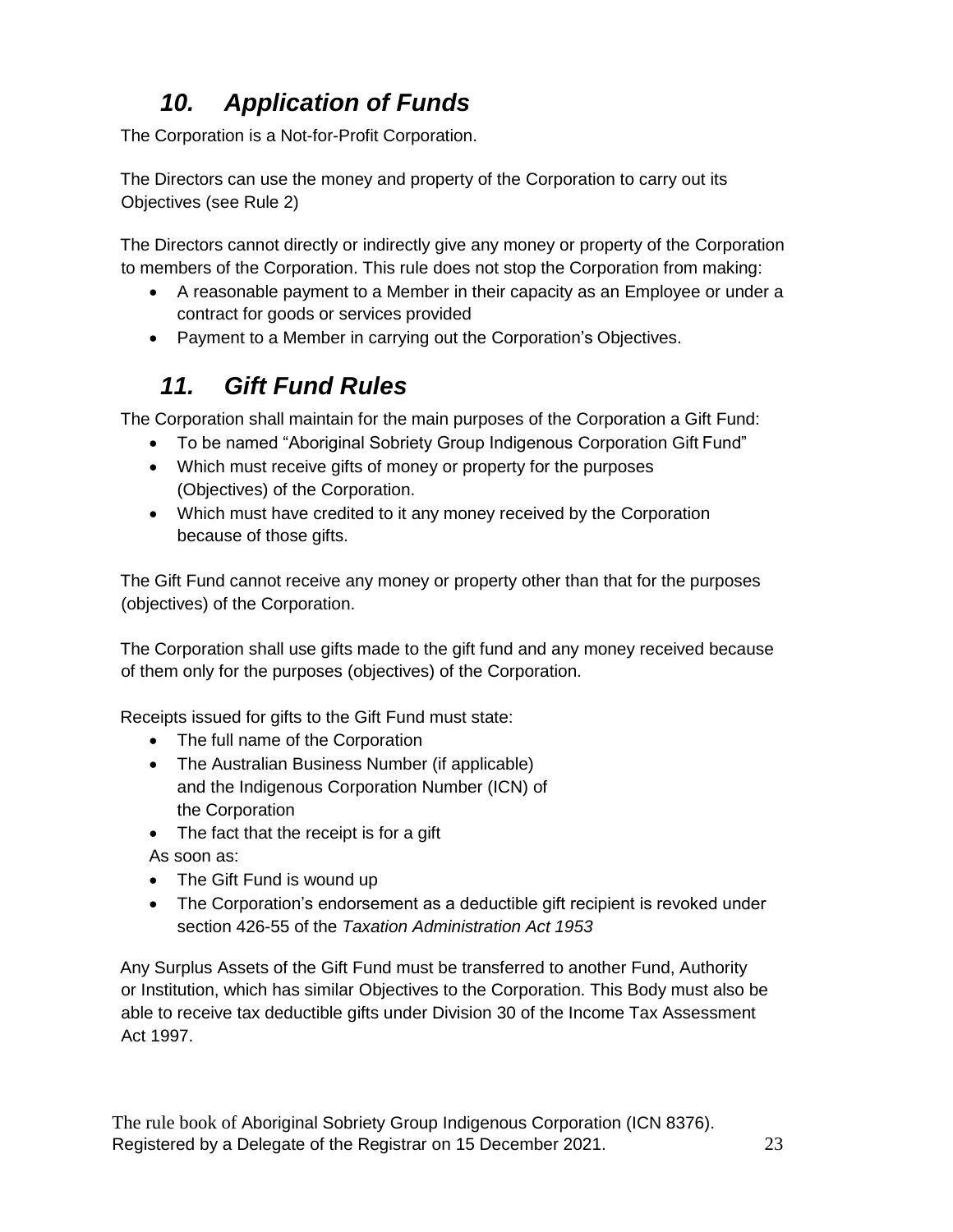# *12. Dispute Resolution*

<span id="page-23-0"></span>If a dispute arises, the parties must first try to resolve it themselves.

If the dispute is not resolved within 10 business days, any party may give a dispute notice to the other parties.

The dispute notice must be in writing and must say what the dispute is about. It must be given to the Corporation.

The Directors must help the parties resolve the dispute within 20 business days after the Corporation receives the notice.

If the Directors cannot resolve the dispute, it must be put to the Members to resolve it at a General Meeting.

#### *Seeking Assistance from the Registrar*

- If a dispute or any part of a dispute relates to the meaning of any provision of the CATSI Act or the Corporation's Rule Book, the Directors or any party to the dispute may seek an opinion from the Registrar about the correct meaning of the relevant provision.
- The Registrar's opinion will not be binding on the parties to a dispute.
- The right to request assistance from the Registrar does not create a right to request a formal mediation. However, in an appropriate case the Registrar may provide assistance in having the matter resolved.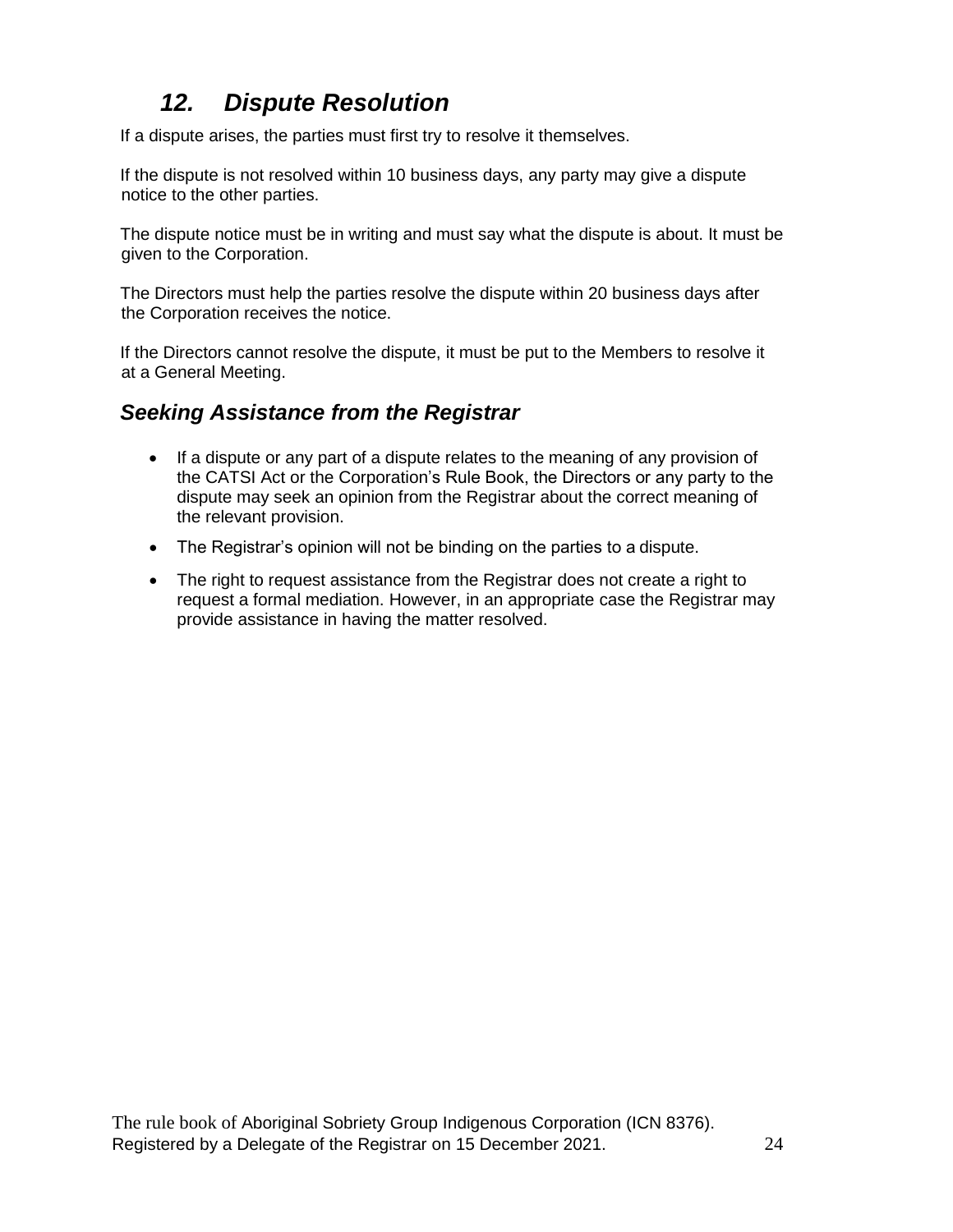# *13. Changing the Rule Book*

<span id="page-24-0"></span>The Rule Book can be changed by the Members passing a Special Resolution at a General Meeting or an AGM.

The proposed changes must be set out in the notice of the Meeting.

Within 28 days after the Resolution is passed, the Corporation must send the Registrar copies of the:

- Rule Book changes
- Special Resolution
- Minutes of the Meeting.

The changes do not take effect until the new rule book is registered by the Registrar.

# *14. Winding Up*

#### <span id="page-24-1"></span>*Surplus Assets of the Corporation*

Where:

- The Corporation is wound up, and
- After all debts and liabilities have been taken care of, and costs of winding up have been paid, surplus assets of the Corporation exist the liquidator can decide or the Members may pass a Special Resolution about how the surplus assets of the Corporation are to be distributed.

The surplus assets must not be given to any Member or to any person to be held on trust for any Member.

# *Surplus Assets of Gift Funds*

If the Australian Tax Office allows the Corporation to give tax deductible receipts for donations, and the Corporation is wound up, any surplus gift funds must be given to another body with similar objectives and that gives tax deductible receipts for donations.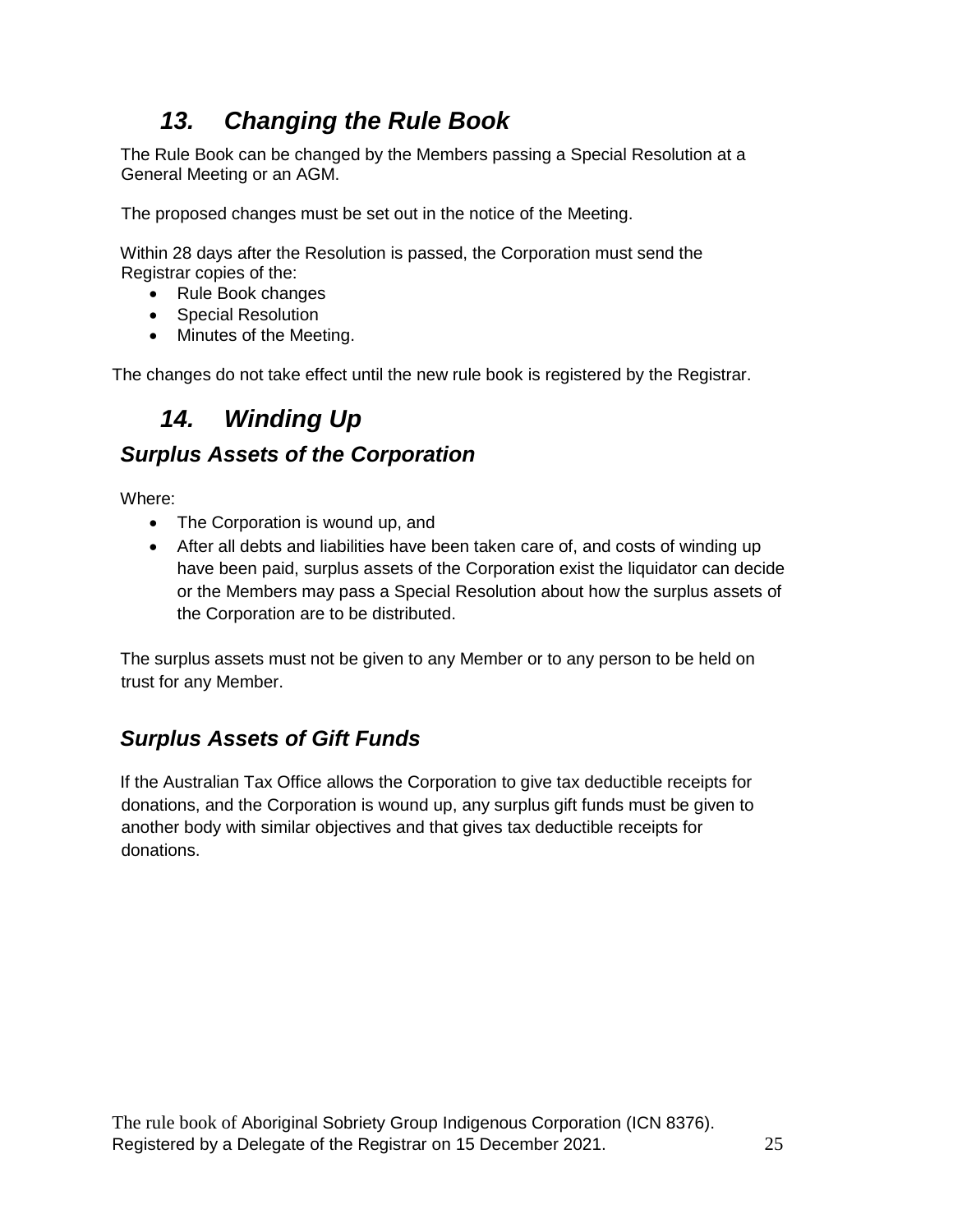# <span id="page-25-0"></span>*Schedule 1 Application for Membership Form*

**Aboriginal Sobriety Group Indigenous Corporation (ICN 8376)**

# I, (First name of Applicant) (Last name of Applicant) of (Home or Postal Address of Applicant (Contact Number of Applicant) (Email Address of Applicant)

Apply for Membership of Aboriginal Sobriety Group Indigenous

Corporation I declare that I am eligible for Membership.

I am: □ Aboriginal □ Torres Strait Islander □ neither

Signature of Applicant Date

…………………………………………………………………………………

#### **Corporation use only**

| Application received                                                                                                         | Date:    |
|------------------------------------------------------------------------------------------------------------------------------|----------|
| Application tabled at Directors' Meeting held on                                                                             | Date:    |
| Directors consider applicant is eligible for membership                                                                      | Yes / No |
| Directors enter name, address and date on register of<br>members (also Indigeneity if non-Indigenous members are<br>allowed) | Date:    |
| Directors have sent notification of Directors' decision to the<br>applicant                                                  | Date:    |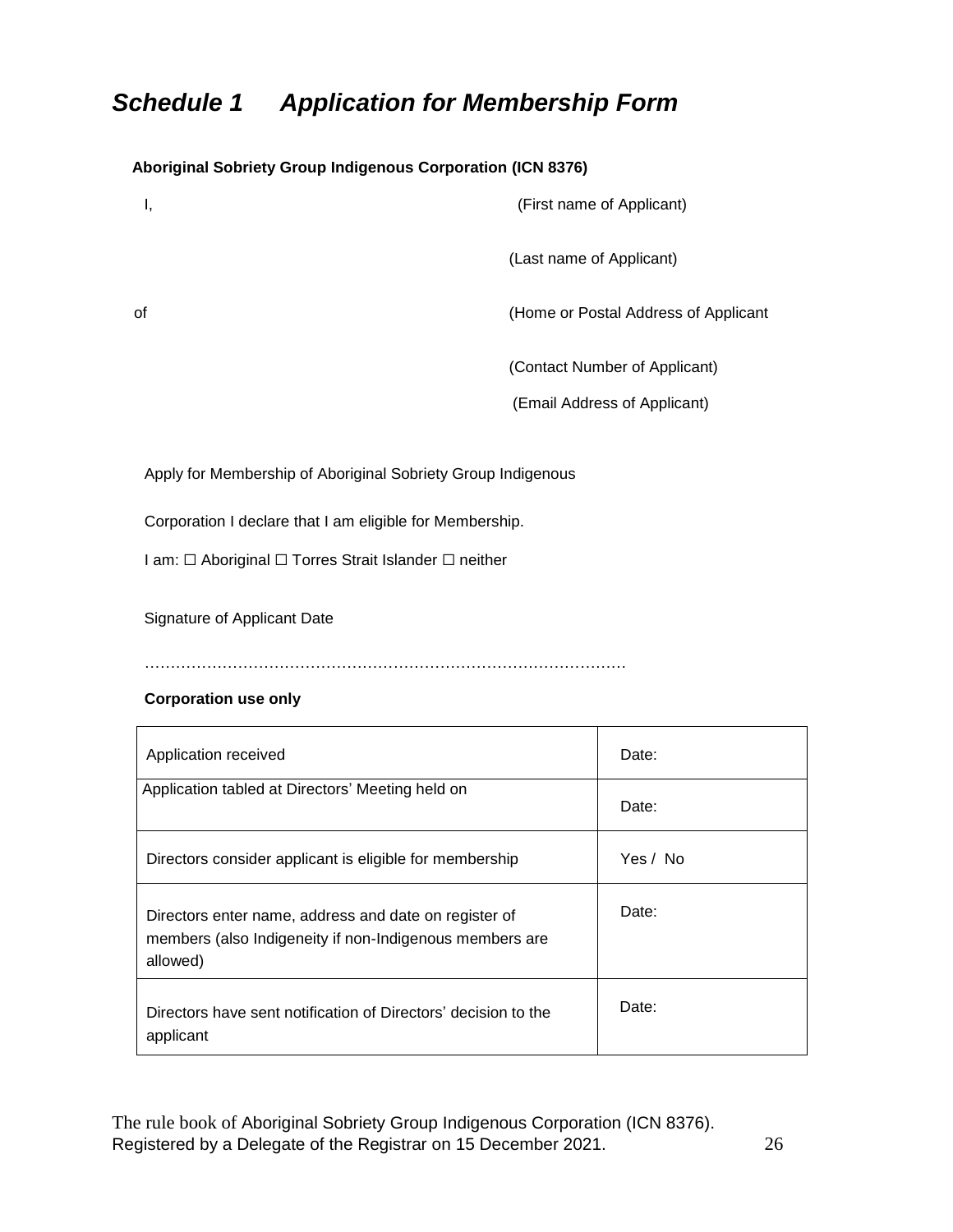# <span id="page-26-0"></span>*Schedule 2 Appointment of Proxy Form*

 $\bar{\mathbf{v}}$ 

| Aboriginal Sobriety Group Indigenous Corporation (ICN 8376                                                                                                                                               |                          |  |
|----------------------------------------------------------------------------------------------------------------------------------------------------------------------------------------------------------|--------------------------|--|
| <b>Appointment of Proxy</b>                                                                                                                                                                              |                          |  |
| Ι,                                                                                                                                                                                                       | (Full name of Member)    |  |
| οf                                                                                                                                                                                                       | (Address of Member)      |  |
|                                                                                                                                                                                                          |                          |  |
| am a Member of Aboriginal Sobriety Group Indigenous Corporation                                                                                                                                          |                          |  |
| I appoint                                                                                                                                                                                                | (Full Name of Proxy)     |  |
| οf                                                                                                                                                                                                       | (Address of Proxy)       |  |
|                                                                                                                                                                                                          |                          |  |
| as my Proxy to vote for me on my behalf at the General Meeting of the Corporation<br>(Annual General Meeting or other General Meeting, as the case may be)                                               |                          |  |
|                                                                                                                                                                                                          |                          |  |
| To be held on                                                                                                                                                                                            | (Insert Date of Meeting) |  |
|                                                                                                                                                                                                          |                          |  |
|                                                                                                                                                                                                          |                          |  |
| Signature of Member appointing<br>Proxy                                                                                                                                                                  |                          |  |
| Date:                                                                                                                                                                                                    |                          |  |
|                                                                                                                                                                                                          |                          |  |
| NOTE: A Proxy vote may be given to the people listed at Rule 4.12.<br>(For more about Proxies see rule 4.12 and Section 201-90 of the Corporations<br>(Aboriginal and Torres Strait Islander) Act 2006.) |                          |  |
|                                                                                                                                                                                                          |                          |  |
| Please return your completed form to the Corporation at least 48 hours before<br>the Meeting.                                                                                                            |                          |  |

#### *Schedule 3 Consent to Become a Director form*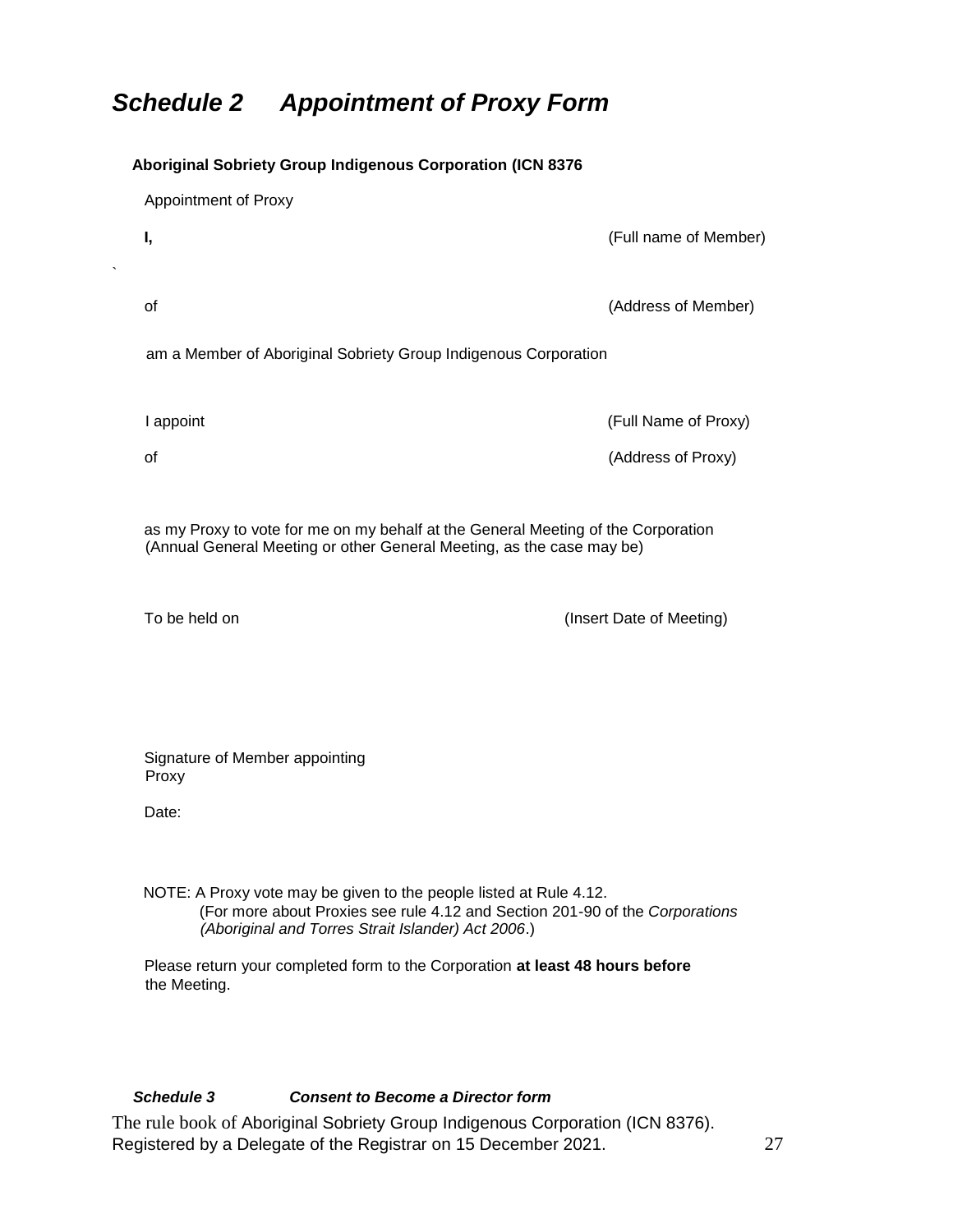#### **Aboriginal Sobriety Group Indigenous Corporation (ICN 8376)**

|    | (First and Last name of person)                      |
|----|------------------------------------------------------|
| οt | (Residential Address or<br>Postal Address of person) |

give Consent to become a Director of Aboriginal Sobriety Group Indigenous Corporation.

| confirm my date of birth is | (Date of Birth)  |
|-----------------------------|------------------|
| and my place of birth was   | (Place of Birth) |

I also acknowledge I am automatically disqualified from managing Corporations (Section. 279-5 and 279-10 of the *Corporations (Aboriginal and Torres Strait Islander) Act 2006*  (CATSI Act)) if I:

- Have been convicted of an offence under the CATSI Act that is punishable by imprisonment for more than 12 months
- Have been convicted of an offence involving dishonesty that is punishable by imprisonment for at least three months
- Have been convicted of an offence against the law of a foreign country that is punishable by imprisonment for more than 12 months
- Am an undischarged bankrupt
- Have signed a personal insolvency agreement and have not kept to the agreement
- Have been disqualified under the *Corporations Act 2001* from managing Corporations and I will notify the Corporation if any of the above events occur after my Appointment.

Signature of Person

Date:

NOTE: This form should be completed and given to the Corporation before the person is appointed as a Director—Section 246-10(1) of the CATSI Act.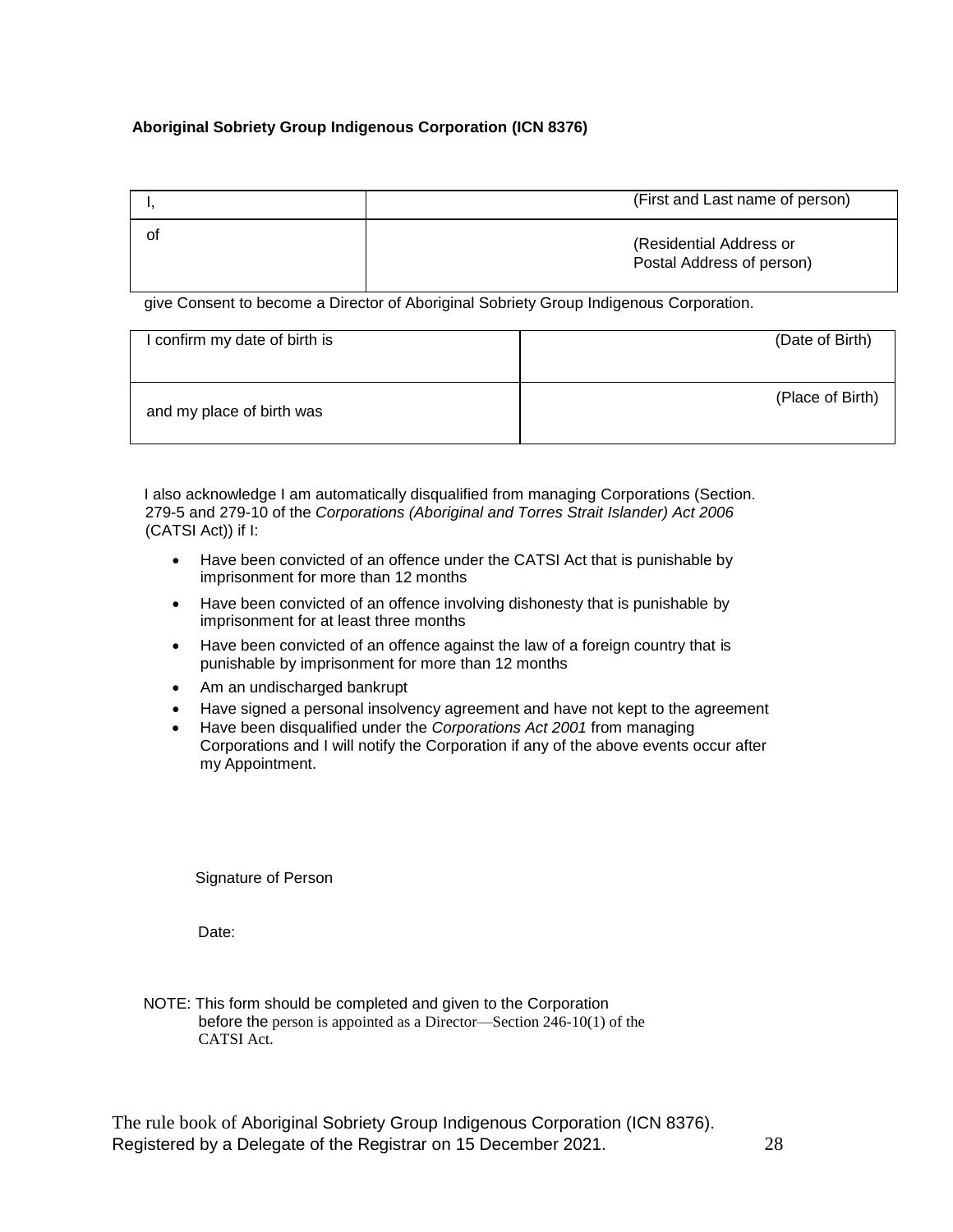# <span id="page-28-0"></span>*Special rules for COVID-19*

#### *General*

- Special rule 1. *Special rule* means this rule and the following numbered rules marked with the words 'Special rule' which have been added to this rule book by the Registrar of Aboriginal and Torres Strait Islander Corporations under section 69-35(2) of the *Corporations (Aboriginal and Torres Strait Islander) Act 2006* (CATSI Act).
- Special rule 2. The special rules apply for the purpose of enabling the directors of the corporation, acting in good faith and in the best interests of the corporation, to respond appropriately to risks associated with the spread of COVID-19.
- Special rule 3. The special rules apply despite any other rule in this rule book.
- Special rule 4. The special rules will operate until 31 May 2021.

#### *Postponement and cancellation of meetings*

- Special rule 5. A majority of directors may postpone or cancel a general meeting which has been called.
- Special rule 6. A majority of directors may postpone or cancel a directors' meeting which has been called or is otherwise required to be held by this rule book.

#### *Circulating resolutions*

Special rule 7. This rule does not apply to special resolutions and resolutions to remove directors.

> The members may pass a resolution without a general meeting being held if:

- (a) at least 21 days' notice of the proposed resolution has been given by the corporation to all members in writing, either electronically or in hard copy, and
- (b) within 28 days of the notice being given to members, a majority of the members entitled to vote on the resolution approve the resolution in writing, either electronically or in hard copy, in a form that enables the members' identity to be reasonably verified.

A proposed resolution under this rule will be taken to have lapsed if it is not passed within 28 days of notice being given to the members.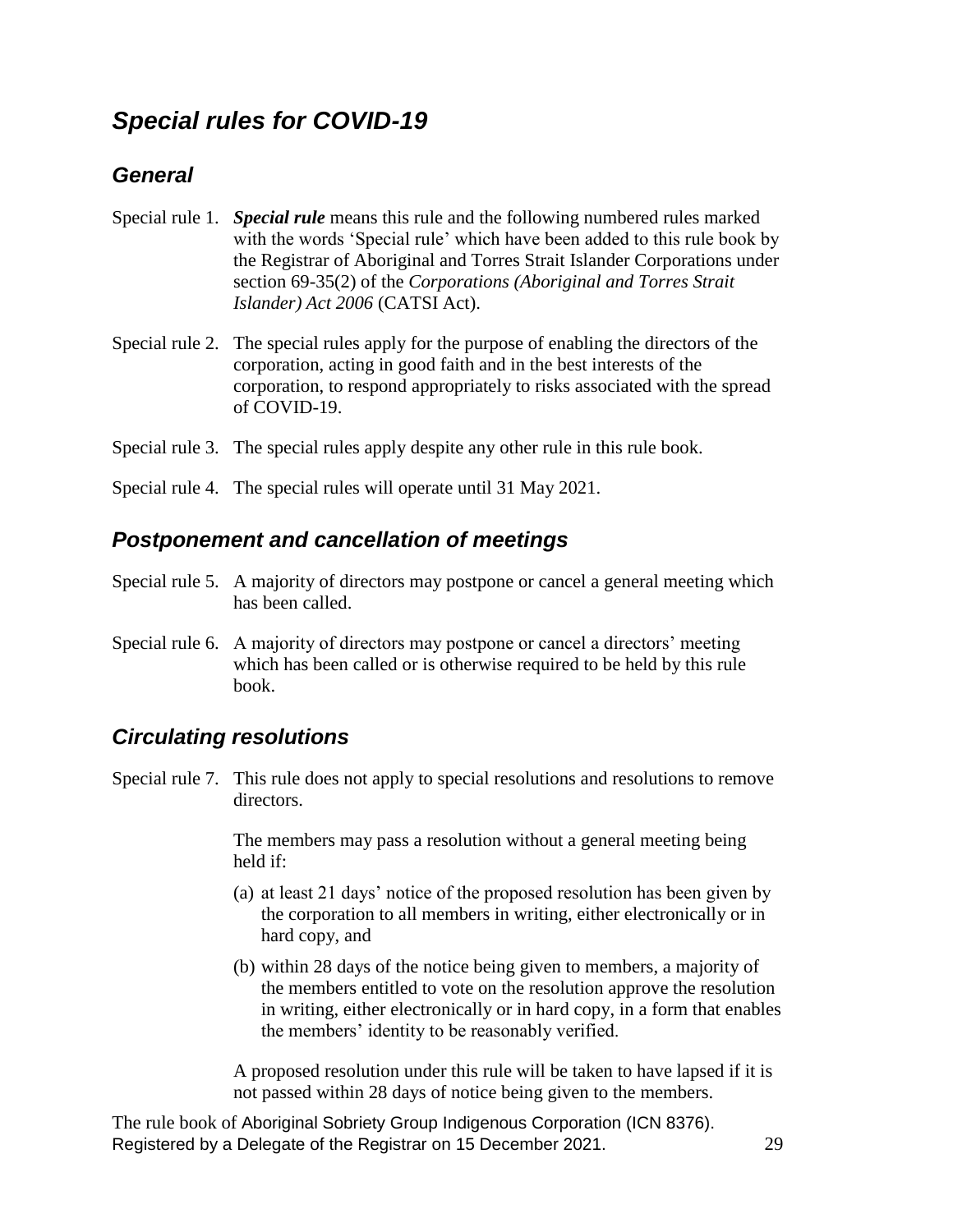For the purpose of this rule, notice of the proposed resolution sent by post is taken to be given 3 days after it is posted, and notice given electronically is taken to be given on the business day after it is sent.

The directors must keep minutes of the passing of a resolution under this rule, which includes a record of the members who approved the resolution, and the minutes must be kept, either electronically or in hard copy, with the corporation's minute books in accordance with section 220-5 of the CATSI Act.

- Special rule 8. The directors may pass a resolution without a directors' meeting being held if:
	- (a) at least 7 days' notice of the proposed resolution has been given to all directors in writing, either electronically or in hard copy, and
	- (b) 75% of the directors are in favour of the resolution, and
	- (c) within 14 days of notice being given to directors, each director who is in favour of the resolution records his or her agreement to the resolution in writing, either electronically or in hard copy.

A proposed resolution under this rule will be taken to have lapsed if it is not passed within 14 days of notice being given to the directors.

For the purpose of this rule, notice of the proposed resolution sent by post is taken to be given 3 days after it is posted, and notice given electronically is taken to be given on the business day after it is sent.

The directors must keep minutes of the passing of a resolution under this rule, which includes a record of each director who agreed to the resolution, and the minutes must be kept, either electronically or in hard copy, with the corporation's minute books in accordance with section 220-5 of the CATSI Act.

#### *Virtual meeting forums*

- Special rule 9. Instead of being held at a physical place, a **general meeting** may be held using any suitable electronic platform, or combination of electronic platforms, that gives members as a whole a reasonable opportunity to participate. For this purpose, electronic platforms include, without limitation, teleconferencing, videoconferencing, social media platforms, online platforms or mobile applications.
- Special rule 10. Notice of a general meeting may be given by electronic means, including by publishing the notice online and sending a link to members and other persons entitled to attend the meeting.